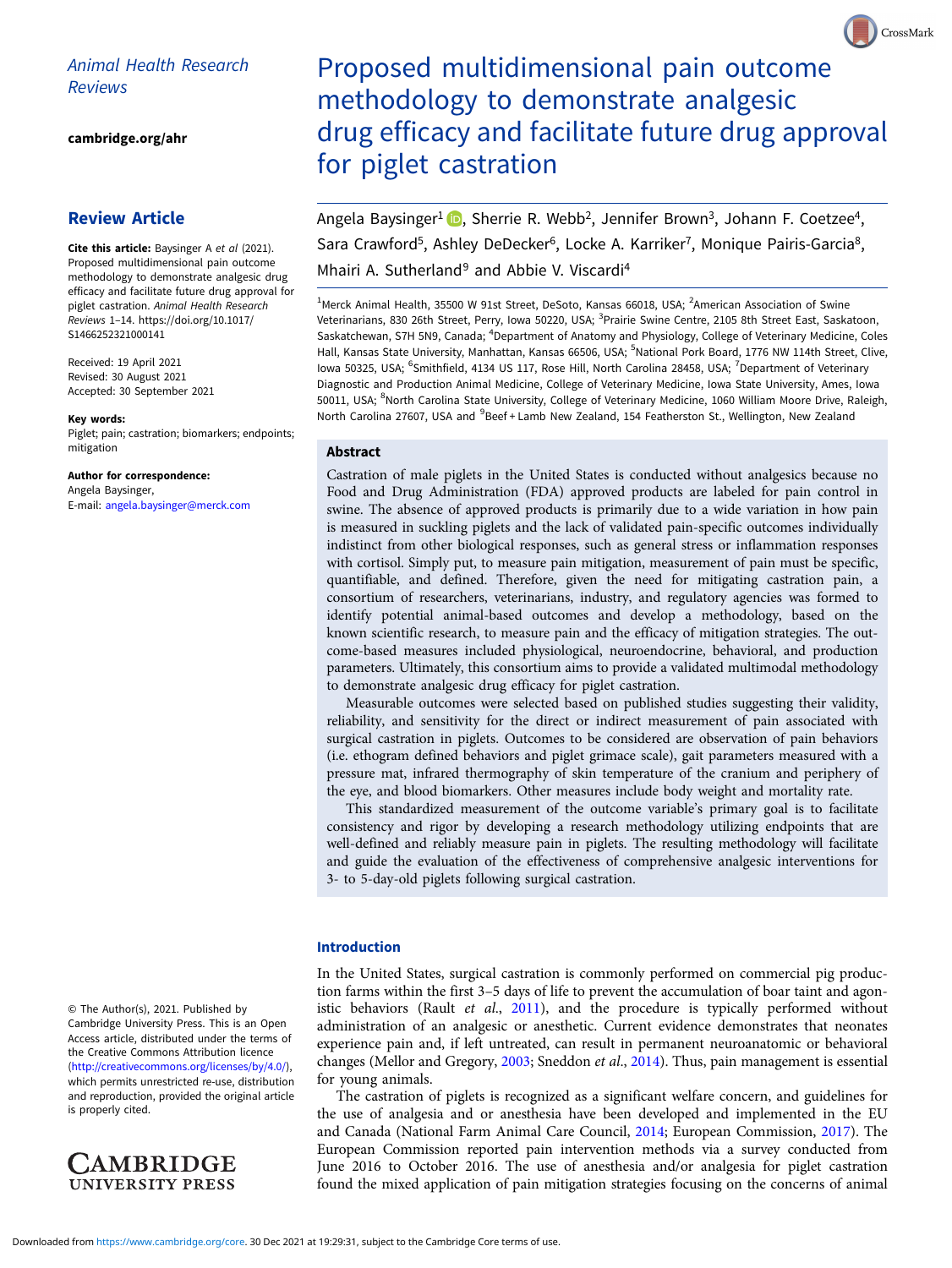welfare, economic sustainability, practical application of the method, environmental impact, and human health concerns. The application of pain mitigation for piglet castration in the EU ranges from gaseous or injectable anesthesia  $(CO<sub>2</sub>/O<sub>2</sub>)$ , ketamine, azaperone, isoflurane), local anesthesia (lidocaine), non-steroidal anti-inflammatory drugs (flunixin, meloxicam, metamizol), or various combinations for anesthetic/analgesic effect (European Commission, [2017](#page-11-0)). However, there was no consensus on the best method for animal welfare with the practicality of on-farm ease of use.

Conversely, US farmers and veterinarians are currently limited in addressing this challenge due to the lack of analgesic or anesthetic drugs in the United States approved explicitly with an indication for the control of pain in swine. The lack of on-farm analgesic use may be due to a limited ability to make solid recommendations for effective pain management strategies by veterinarians, the added cost, time, and effort involved with training caretakers and implementing pain management protocols on-farm, in addition to a lack of US Food and Drug Administration (FDA)-approved analgesics labeled with an indi-cation for the control of pain for swine (Rault et al., [2011](#page-13-0); Tuyttens et al., [2011;](#page-13-0) O'Connor et al., [2014\)](#page-12-0). The US Food and Drug Administration (FDA) has oversight of approval and safety of all products used in animals, including those animals used for human consumption. Pharmaceutical companies must use methods to assess animal responses that are well-defined and reliable to demonstrate products' efficacy and safety when seeking FDA new drug approval or label amendments. Veterinarians can prescribe FDA-approved products for extra-label purposes under the Animal Medicinal Use Clarification Act (AMDUCA). However, they must have reliable data to demonstrate the efficacy and safety of food products derived from animals treated with a drug approved for use in other species.

A literature review reveals a lack of consistent data related to the efficacy of pain mitigation products primarily due to the lack of uniform testing methodology and protocols (O'Connor et al., [2016](#page-12-0)). This, in turn, makes evaluating the efficacy of pain mitigation interventions complex and has prevented consensus on best practices for pain relief (Bateson, [1991\)](#page-11-0). Lack of consistent protocols creates difficulty for pharmaceutical companies to submit new product approvals or label claims related to pain, veterinarians to confidently prescribe products for extra-label use, researchers to reliably assess pain and potential mitigation strategies, and pig farmers to make future business decisions regarding animal welfare.

Given the need for mitigating castration pain, a consortium of researchers, veterinarians, industry, and regulatory agencies was formed to identify potential animal-based outcomes and develop a methodology based on the known scientific research, to measure pain and the efficacy of mitigation strategies. The consortium's goal is to improve pig welfare on-farm by effectively controlling pain associated with on-farm surgical procedures, such as castration, in a manner that is safe for the animal and the consumer and is compliant with US regulation. This evaluation's primary goal is to facilitate consistency and rigor by developing a research methodology utilizing validated endpoints that are well-defined and reliably measure pain in piglets. The resulting methodology, with validated outcomes, will facilitate and guide the evaluation of the effectiveness of comprehensive analgesic interventions for 3- to 5-day-old piglets following surgical castration.

Measurable outcomes were selected based on previous studies suggesting their validity, reliability, and sensitivity for the direct or indirect measurement of pain associated with surgical castration in piglets. Outcomes to be considered are observation of pain behaviors (i.e. ethogram defined behaviors and piglet grimace scale), gait parameters measured with a pressure mat, infrared thermography (IRT) of skin temperature of the cranium and periphery of the eye, and blood biomarkers. Other measures include body weight and mortality rate.

The information herein supports the inclusion of multiple endpoints to evaluate their validity and reliability for demonstrating control of pain in piglets undergoing surgical castration. For endpoint measures not included for evaluation, the consortium's decision was based on a lack of validated processes or practicality of standardizing the on-farm application to justify use within the proposed methodology [i.e. vocalization and nociceptive withdrawal response (Sheil and Polkinghorne, [2020](#page-13-0))]. These endpoints may ultimately be used in studies to demonstrate substantial evidence of effectiveness, one component in the US Food and Drug Administration's approval process of a pain mitigation drug. This paper aims to describe a multidimensional methodology to directly or indirectly assess behavioral, physiological, and neuroendocrine changes in piglets associated with pain resulting from surgical castration. This methodology will use multiple outcome variables to, in summation, demonstrate analgesic efficacy in the post-surgically castrated piglet, satisfying the FDA efficacy requirement of a product.

#### Pain definition

Pain is defined as an unpleasant sensory and emotional experience associated with actual or potential tissue damage (IASP Subcommittee on Taxonomy, [1979\)](#page-11-0). The emotional component of pain is an affective state that cannot be directly measured. The sensory component of the pain response involves nociception, including the detection, transduction, and transmission of noxious stimuli by the peripheral and central nervous systems. Collectively the sensory component of the pain response produces behavioral, physiological, and neuroendocrine responses.

#### Evidence of pain associated with castration

Human beings and other vertebrate mammals, such as pigs, have similar neuroanatomical structures associated with pain perception [e.g. nociceptors, a pathway connecting nociceptors to the brain, and brain structures to process pain analogous to the human cerebral cortex (Bateson, [1991](#page-11-0))] and the capacity for animals to experience pain is well-described. It was long believed that neonates were incapable of experiencing pain or did so less intensely than adults because of their immature nervous system and lack of specific behavioral signs (Bateson, [1991](#page-11-0)). For many years, this concept was translated to veterinary medicine and livestock production practices as producers and veterinarians provided little to no analgesics or anesthetics to animals if painful procedures were conducted at a young age. Evidence now suggests neonates may have a heightened pain experience, and untreated pain could result in permanent changes to pain sensitivity and neuroanatomic or behavioral abnormalities, making pharmaceutical pain management even more critical for young animals undergoing a surgical procedure (Mellor and Gregory, [2003](#page-12-0); Sneddon et al., [2014](#page-13-0)).

Surgical castration of piglets causes acute pain, as evidenced by behavior and physiologic changes. Piglets display several pain behaviors post-operatively in response to the surgical castration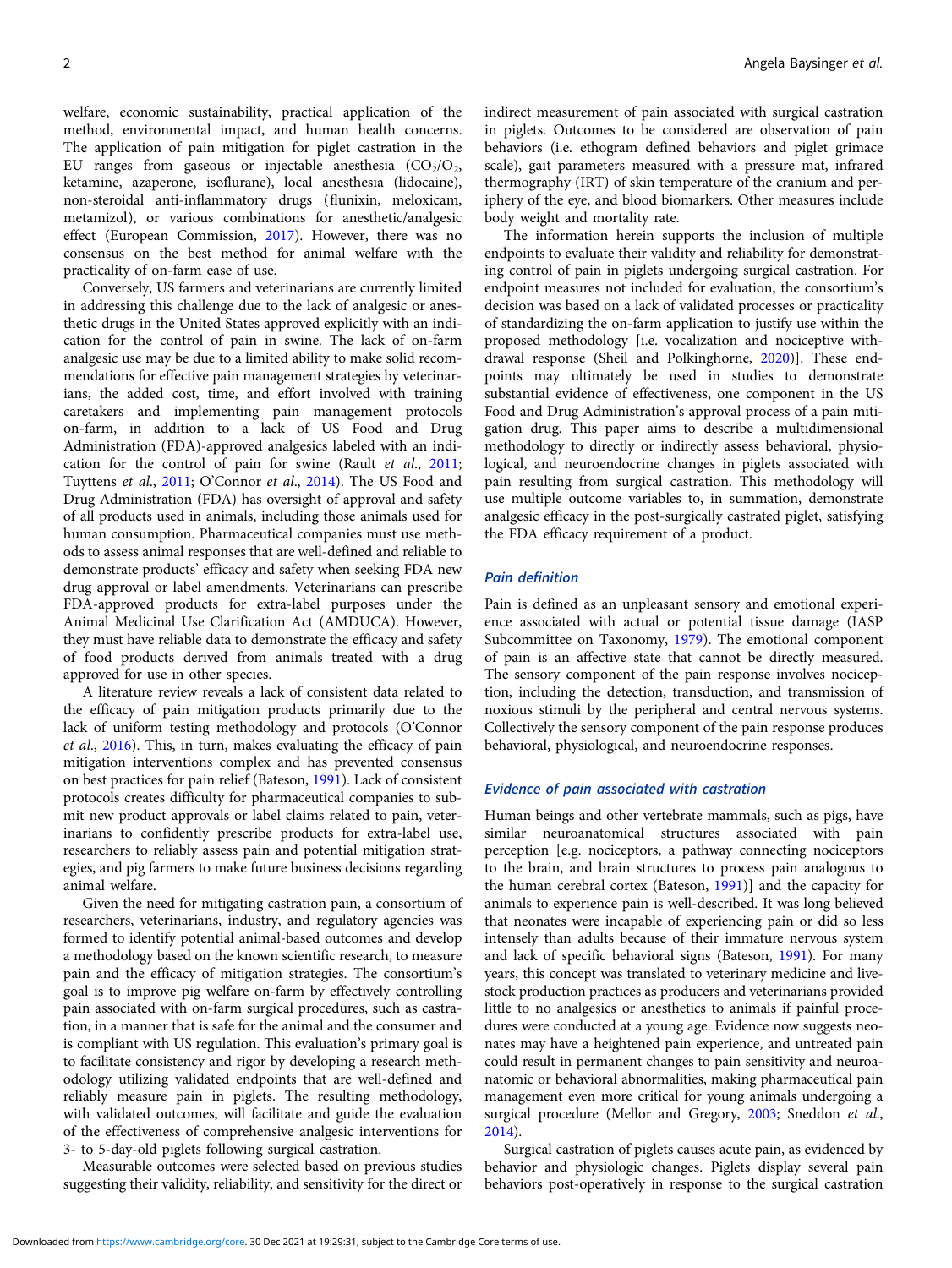procedure, including an increase in stiffness, trembling, scratching the rump, tail wagging, awake inactive or restless behaviors, and spending more time isolated from littermates (Viscardi and Turner, [2018a\)](#page-13-0). Piglets also produce distinct high-frequency vocalizations associated with the castration procedure (Weary et al., [1998](#page-13-0); Leidig et al., [2009\)](#page-12-0) and spend more time in contact with the sow, which has been suggested to produce analgesic-like effects by promoting endorphin release in neonates (Field and Goldson, [1984](#page-11-0); Blass, [1994](#page-11-0)). Behavioral alterations associated with castration persist beyond 24 h, with some abnormal behaviors present 4 days later (Hay et al., [2003;](#page-11-0) Llamas Moya et al., [2008](#page-12-0)).

Surgical castration also causes a physiologic response. Piglets show an increase in heart and respiration rate with higher blood cortisol, lactate, and adrenocorticotropin hormone concentrations after castration (White et al., [1995](#page-13-0); Prunier et al., [2006;](#page-13-0) Kluivers-Poodt et al., [2012\)](#page-12-0). Peripheral vasoconstriction caused by activation of the sympathetic nervous system results in a decrease in cutaneous temperature, which, using an IRT camera, has been observed in piglets after castration (Bates et al., [2014\)](#page-11-0). Surgical castration can also result in a decreased growth rate leading to production losses (McGlone et al., [1993](#page-12-0); Kielly et al., [1999;](#page-12-0) Malavasi et al., [2006\)](#page-12-0). Published studies that have examined analgesia and local anesthetic use in piglets undergoing surgical castration are summarized in [Table 1](#page-3-0).

#### Development of a research protocol

The information presented herein serves as a support for developing a research protocol with the primary objective of determining the validity and reliability of endpoints for use in demonstrating efficacy for FDA product approval. The endpoints could be used to evaluate a drug's efficacy for controlling pain associated with castration of 3-to 5-day-old piglets. The 3-to-5 day-old piglet is targeted due to the standard age at which piglets are castrated in commercial production within the United States being approximately 3 days of age, and foundational research in pain mitigation has targeted the 3-day-old piglet (Sutherland et al., [2010;](#page-13-0) Sutherland et al., [2012](#page-13-0)). Through a review of the literature describing pain expression measures in piglets, multiple outcome measures were identified as the best candidates for further validation and inclusion in future efficacy trials. This paper's multidimensional outcomes include observation and scoring of pain exhibition or behavior, physiological biomarkers, and automated physical measurements.

# Protocol study design

In the development of a standardized protocol to determine analgesic efficacy, the following protocol was outlined to provide consistency in trial design and standardize the measurement of outcomes:

- (a) Four primary treatment groups will be used in the research protocol: (1) sham castration (SHAM), (2) sham castration with the intervention (SHAM + TRT), (3) surgical castration with placebo control (CAST), (4) and surgical castration with intervention (CAST + TRT). In the absence of other confounding factors, four treatment groups will help determine the following (Weary et al., [2006](#page-13-0); Ison et al., [2016](#page-11-0)):
	- Differences between CAST and CAST + TRT treatments can be interpreted as the efficacy of the intervention to mitigate pain.
- Differences between SHAM and CAST can be interpreted as the effects of pain or tissue damage rather than environmental or other non-pain factors.
- Differences between SHAM and SHAM + TRT can determine if the intervention causes a difference in the tested variable in the absence of pain and tissue damage (e.g. sedative effects).
- (b) To validate the measurable outcomes in this protocol, the authors would use buprenorphine  $(0.04 \text{ mg kg}^{-1})$  (Viscardi and Turner, [2018a](#page-13-0)), administered intramuscularly, before surgical castration as a 'gold standard' intervention. While this opioid drug is not approved for use in swine or other food animals, buprenorphine was chosen as the gold standard because of its potency as an analgesic drug and ability to bind to opioid receptors in the brain, spinal cord, and periphery to suppress pain signal transmission (Chahl, [1996](#page-11-0)). Furthermore, buprenorphine has proven to be effective at reducing pain and lameness in piglets (Hermansen et al., [1986;](#page-11-0) Meijer et al., [2015](#page-12-0)) and alleviating behavioral pain indicators and facial grimacing with no sedative effect for more than 24 h in 5-day-old piglets following castration (Viscardi and Turner, [2018a\)](#page-13-0).
- (c) The research protocol would use a  $2 \times 2$  factorial design with piglet (within litter) as the experimental unit. The treatment will be applied to the individual male piglet, and each treatment will be represented within a litter at least once. If more than four male piglets in the litter meet the enrollment criteria, a treatment will be assigned to each additional piglet using a treatment randomization list. Using piglet as the experimental unit and blocking/controlling allocation to treatment based on the litter (controlling for sow effect) helps control inter-litter variability (e.g. litter size, sow milk yield, and piglet sex ratio) (Festing, [2006;](#page-11-0) Lazic and Essioux, [2013\)](#page-12-0). Many previous studies [\(Table 1\)](#page-3-0) evaluating pain reduction for castrated piglets have used piglets as the experimental unit. As the experimental unit, the piglet provides more data for, and higher confidence in the power analysis calculations used to determine the research protocol's sample size.

A potential criticism for using piglet as the experimental unit rather than the litter is that having all four treatments represented within a litter could have a confounding influence on piglet behavior and activity. Emotional contagion has been observed in groups of pigs when exposed to positive or negative treatments (Reimert et al., [2017](#page-13-0); Yun et al., [2019](#page-13-0)). For this concern to be addressed, using litter as the experimental unit in the research protocol, all uncastrated male and female littermates would need to be removed from the farrowing box so that only treated males remained, creating an unnatural environment. Having uncastrated female littermates present in the environment is important when validating outcomes and evaluating intervention efficacy, as these animals will always be present in typical commercial production.

# Measurable outcomes

Validity, reliability, and sensitivity are vital characteristics that should be considered when choosing measurable outcomes for practical pain assessment (Ison et al., [2016](#page-11-0)). Each measurable outcome identified for use in the proposed protocol has been categorized as either primary or ancillary. Primary outcomes were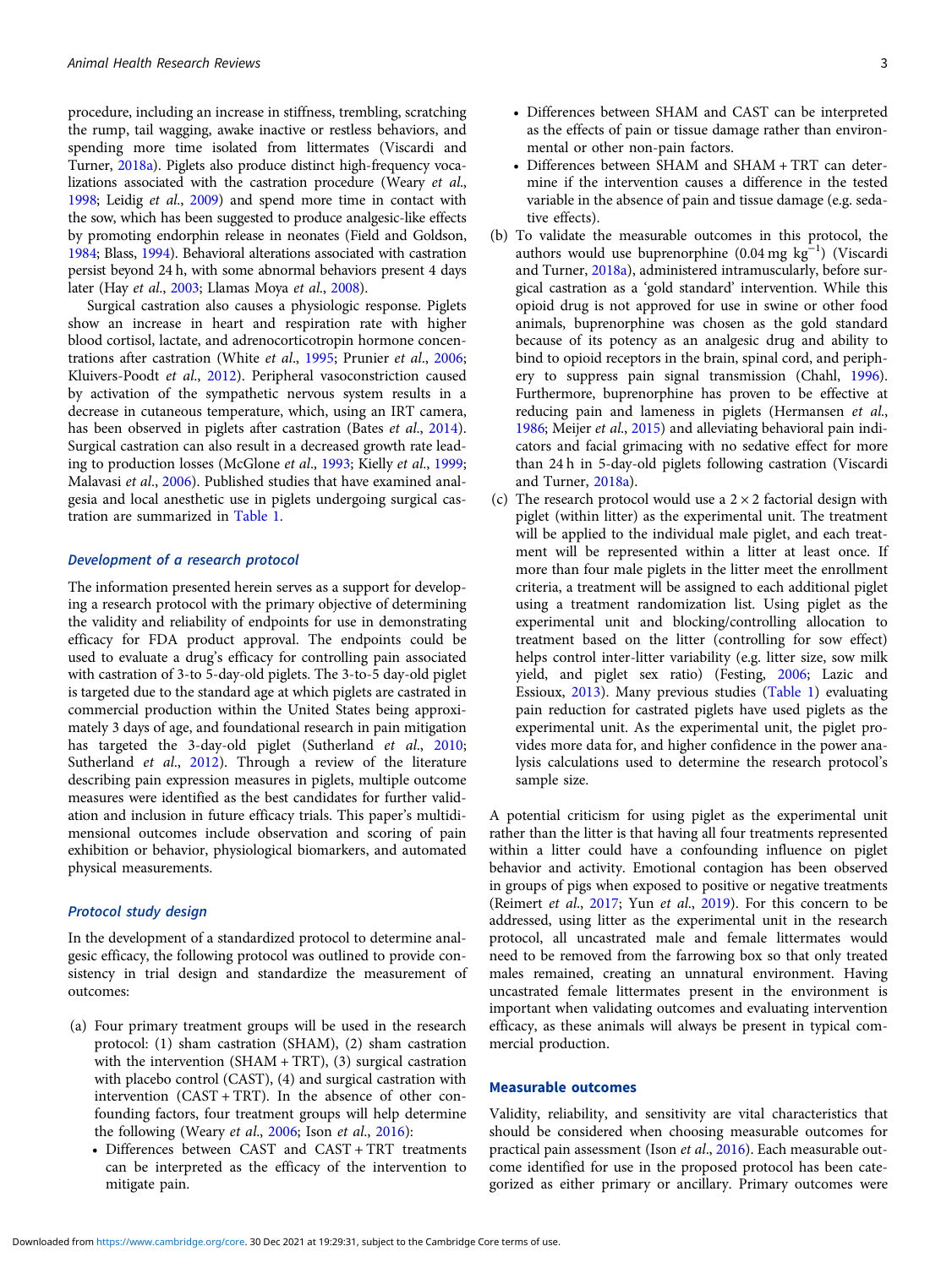<span id="page-3-0"></span>Table 1. Results of studies that have examined analgesia and local anesthetic use to alleviate pain in surgically castrated piglets

| Reference                       | Piglet age              | Analgesia                                                           | Local anesthesia                                                             | Measured outcome                                               | Drug efficacy <sup>a</sup>                |
|---------------------------------|-------------------------|---------------------------------------------------------------------|------------------------------------------------------------------------------|----------------------------------------------------------------|-------------------------------------------|
| McGlone and<br>Hellman (1988)   | 2 week<br>and<br>7 week | 2% lidocaine hydrochloride<br>intratesticular                       |                                                                              | Nursing behavior                                               | Yes (2 week<br>pigs); No (7<br>week pigs) |
|                                 |                         |                                                                     |                                                                              | Maintenance behavior<br>(eating, drinking, standing,<br>lying) | No                                        |
| McGlone et al.<br>(1993)        | 8 week                  | 22 mg $kg^{-1}$ aspirin oral or<br>0.11 mg $kg^{-1}$ butorphanol IV |                                                                              | Pain behavior                                                  | No                                        |
| White et al. (1995)             | $1-24d$                 |                                                                     | 2% lidocaine hydrochloride                                                   | Vocalization                                                   | Yes                                       |
|                                 |                         |                                                                     | intratesticular                                                              | Heart rate                                                     | Yes                                       |
| Horn et al. (1999)              | $10 - 14$ d             |                                                                     | 2% lidocaine hydrochloride                                                   | Vocalization                                                   | No                                        |
|                                 |                         |                                                                     | intratesticular                                                              | Resistant movements                                            | Yes                                       |
| Haga and Ranheim                | 22 <sub>d</sub>         |                                                                     | 2% lidocaine hydrochloride                                                   | Mean arterial pressure                                         | Yes                                       |
| (2005)                          |                         |                                                                     | intratesticular and<br>intrafunicular                                        | Pulse rate                                                     | Yes                                       |
|                                 |                         |                                                                     |                                                                              | EEG                                                            | Yes                                       |
| Zankl et al. (2007)             | $4-6d$                  |                                                                     | Procaine hydrochloride 2%<br>lidocaine hydrochloride<br>intratesticular      |                                                                | No                                        |
| Leidig et al. (2009)            | $3-4d$                  |                                                                     | 10 mg procaine intratesticular                                               | Pain behavior                                                  | Yes                                       |
| Keita et al. (2010)             | <1 week                 | 0.4 mg $kg^{-1}$ meloxicam IM                                       |                                                                              | Pain behavior                                                  | Yes                                       |
|                                 |                         |                                                                     |                                                                              | Cortisol                                                       | Yes                                       |
| Sutherland et al.               | 3 d                     |                                                                     | Cetacaine or Tri-solfen topical                                              | Vocalizations                                                  | No                                        |
| (2010)                          |                         |                                                                     |                                                                              | Cortisol                                                       | No                                        |
|                                 |                         |                                                                     |                                                                              | Leukocyte count                                                | No                                        |
|                                 |                         |                                                                     |                                                                              | Lying behavior                                                 | No                                        |
| Hansson et al.                  | $3-4d$                  | 1.0 mg meloxicam IM                                                 | 10 mg mL $^{-1}$ lidocaine +5 µg<br>$mL^{-1}$ epinephrine<br>intratesticular | Pain behavior                                                  | Yes (M only)                              |
| (2011)                          |                         |                                                                     |                                                                              | Vocalization                                                   | Yes (L only)                              |
|                                 |                         |                                                                     |                                                                              | Ear temperature                                                | Yes (L only and<br>$M + L$ )              |
| Schmidt et al.                  | $5-7d$                  | 0.4 mg $kg^{-1}$ Meloxicam IM                                       |                                                                              | Nursing behavior                                               | Yes                                       |
| (2012)                          |                         |                                                                     |                                                                              | Active behavior                                                | No                                        |
| Sutherland et al.               | 3 d                     | 2.2 mg $kg^{-1}$ flunixin meglumine IM                              |                                                                              | Cortisol                                                       | No                                        |
| (2012)                          |                         |                                                                     |                                                                              | C-Reactive Protein                                             | No                                        |
|                                 |                         |                                                                     |                                                                              | Substance P                                                    | No                                        |
|                                 |                         |                                                                     |                                                                              | Vocalization                                                   | No                                        |
|                                 |                         |                                                                     |                                                                              | Pain behavior                                                  | No                                        |
|                                 |                         |                                                                     |                                                                              | Activity                                                       | No                                        |
| Kluivers-Poodt<br>et al. (2013) | $2-5d$                  | 0.4 mg $kg^{-1}$ meloxicam IM                                       | 2% lidocaine intratesticular                                                 | Pain behavior                                                  | Yes (M only and<br>$M + L$ )              |
| Bates et al. (2014)             | 5 d<br>5 d              | meloxicam transmammary<br>0.4 mg $kg^{-1}$ meloxicam IM             | EMLA topical cream<br>(lidocaine 2.5%, prilocaine<br>2.5%                    | Cortisol                                                       | Yes                                       |
|                                 |                         |                                                                     |                                                                              | Peripheral vasoconstriction                                    | Yes                                       |
| Viscardi et al.                 |                         |                                                                     |                                                                              | Pain behavior                                                  | No                                        |
| (2017)                          |                         |                                                                     |                                                                              | Activity level                                                 | No                                        |
|                                 |                         |                                                                     |                                                                              | Facial grimacing                                               | No                                        |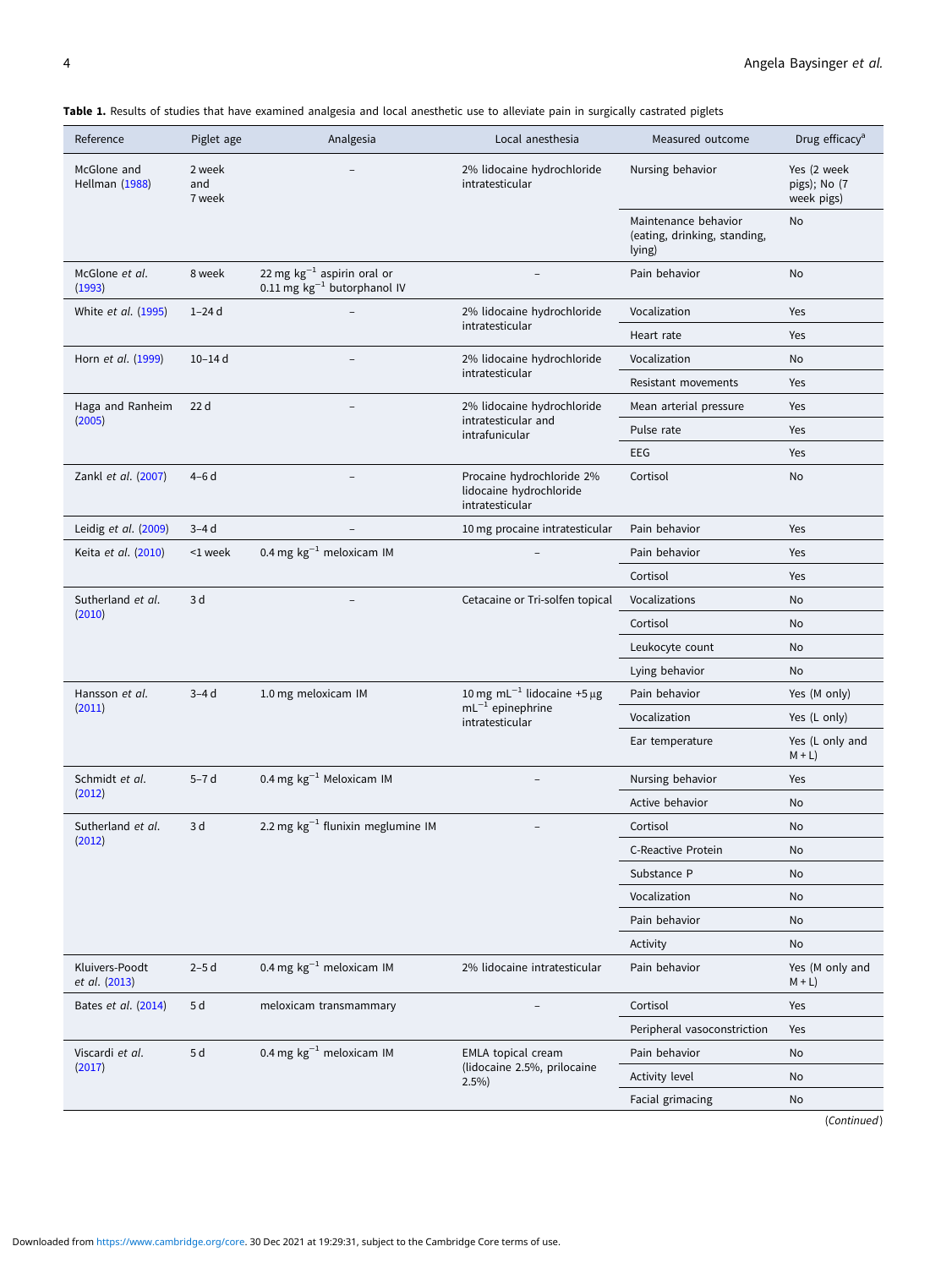Table 1. (Continued.)

| Reference                  | Piglet age | Analgesia                                                               | Local anesthesia                       | Measured outcome | Drug efficacy <sup>a</sup> |
|----------------------------|------------|-------------------------------------------------------------------------|----------------------------------------|------------------|----------------------------|
| Viscardi and Turner        | 5 d        | 0.04 mg $kg^{-1}$ buprenorphine IM                                      |                                        | Pain behavior    | <b>Yes</b>                 |
| (2018a)                    |            |                                                                         |                                        |                  | Yes                        |
|                            |            |                                                                         |                                        | Facial grimacing | Yes                        |
|                            |            |                                                                         |                                        | Vocalization     | <b>No</b>                  |
| Viscardi and Turner        | 5d         | 0.4 mg $kg^{-1}$ meloxicam IM or 1.0 mg                                 | $\overline{\phantom{a}}$               | Pain behavior    | <b>No</b>                  |
| (2018b)                    |            | $kg^{-1}$ meloxicam IM or 6.0 mg $kg^{-1}$<br>ketoprofen IM             |                                        | Activity level   | <b>No</b>                  |
|                            |            |                                                                         |                                        | Facial grimacing | No                         |
|                            |            |                                                                         |                                        | Vocalization     | <b>No</b>                  |
| Burkemper et al.<br>(2019) | $3-5d$     | 1.0 mg $kg^{-1}$ meloxicam oral                                         |                                        | Pain behavior    | <b>No</b>                  |
| Yun et al. (2019)          | 5 d        | 0.4 mg $kg^{-1}$ meloxicam IM or<br>isoflurane (1.5%) with meloxicam IM | 0.5 ml 2% lidocaine<br>intratesticular | Pain behavior    | <b>No</b>                  |

IV = intravenous; EEG = electroencephalogram; IM = intramuscular; M = meloxicam; L = lidocaine; CRP = C-reactive protein.

aDrug efficacy is defined as successful (yes) if treatment administration minimized outcome measures or significantly minimized deviations to behavioral and physiological indicators of pain (Dzikamunhenga et al., [2014\)](#page-11-0).

defined as measures directly related to clinical signs of pain as recorded in the published literature and are repeatable when the proper methodology is used. Ancillary outcomes were defined as newer methodologies in the published literature directly related to clinical signs of pain or indirectly related to clinical signs of pain and support the primary outcomes. A combination of multiple outcome variables may provide a robust evaluation of a castrated piglet's pain profile and the tested intervention efficacy.

A brief justification is provided for each measurable outcome for the proposed protocol. Additionally, evidence for when and how each outcome should be measured is provided. A recommended sample size is also included for each outcome based on previous literature. With the diversity in the methodology used in the existing literature, performing a complete power analysis proved difficult.

# Outcomes variables

#### Pain behavior and activity tracking

Diagnosis of pain in animals is a complicated process due to unique individual experiences with pain (Gaynor and Muir, [2009\)](#page-11-0) and differences in pain tolerance and reaction between breeds, sex, age, pain duration, procedure type, and stimulus severity (Matthew, [2000\)](#page-12-0). From a scientific standpoint, a behavioral assessment may be the most practical endpoint to assess pain in livestock production systems as it is the most direct assessment of an animal's welfare. However, given that the sensory component of pain is also associated with a neuroendocrine and physiological response in the animal, measuring neuroendocrine and physiological outcomes is essential to confirm and support behavioral endpoints and outcomes. A multimodal approach is the proposed best practice because these outcomes' totality reveals an overall assessment of pain.

Piglets castrated without anesthetics or analgesics demonstrate several behavioral changes indicative of pain, as demonstrated by increased pain-specific behaviors post-procedure and deviations in maintenance behavior and piglet activity.

Piglets castrated without pain control demonstrate increased trembling, rump scratching, prostration, and tail jamming/

wagging (Hay et al., [2003](#page-11-0)), all of which indicate pain. Also, nursing (McGlone et al., [1993](#page-12-0)) and social behaviors decrease postprocedure, and greater duration and intensity of fighting with pen mates can also be observed (Hay et al., [2003](#page-11-0); Llamas Moya et al., [2008](#page-12-0); Leidig et al., [2009;](#page-12-0) Sutherland et al., [2010](#page-13-0); Sutherland et al., [2012](#page-13-0)). Lastly, a reduction in activity levels (i.e. increased inactivity) is a commonly noted behavioral response post castration (McGlone et al., [1993](#page-12-0); Hay et al., [2003;](#page-11-0) Llamas Moya et al., [2008](#page-12-0)).

Among studies that have recorded piglet activity and pain behavior following castration, current behavior sampling methodologies have not been validated, and there is considerable variation in the methodologies used (O'Connor et al., [2014\)](#page-12-0). For example, when assessing activity and maintenance behaviors in castrated piglets, McGlone et al. ([1993](#page-12-0)) used continuous live observations for 6 h following castration and found reduced suckling and standing and increased lying time in castrated piglets compared to non-castrated littermates. In comparison, Hay et al. ([2003\)](#page-11-0) also used live observation but utilized scan sampling at 10-minute intervals and found that castrated piglets had reduced activity at the udder and spent more time inactive (i.e. lying, sitting, or standing). Similarly, Llamas Moya et al. [\(2008](#page-12-0)) recorded piglet behavior for 3 h in the afternoon on the day of castration using 3-minute scan samples and found that castrated pigs spent less time walking than sham-handled piglets. These few examples highlight the wide variation in behavioral methodologies used to assess castration pain. Be that as it may, all these studies were able to quantify deviations in piglet behavior post-procedure.

To address limitations associated with behavioral methodologies used in castration studies, validating the accuracy of different behavioral sampling methodologies is needed. Also, developing a piglet behavioral pain scale using behaviors that can be reliably measured by multiple people and are sensitive to detecting pain would be valuable. Given the lack of validated behavior methodologies for pigs, the authors recommend the following methodology for all behavioral observations, regardless of how behavior data are collected (i.e. manual or automated methods). Piglets should be individually identified and filmed in their home pens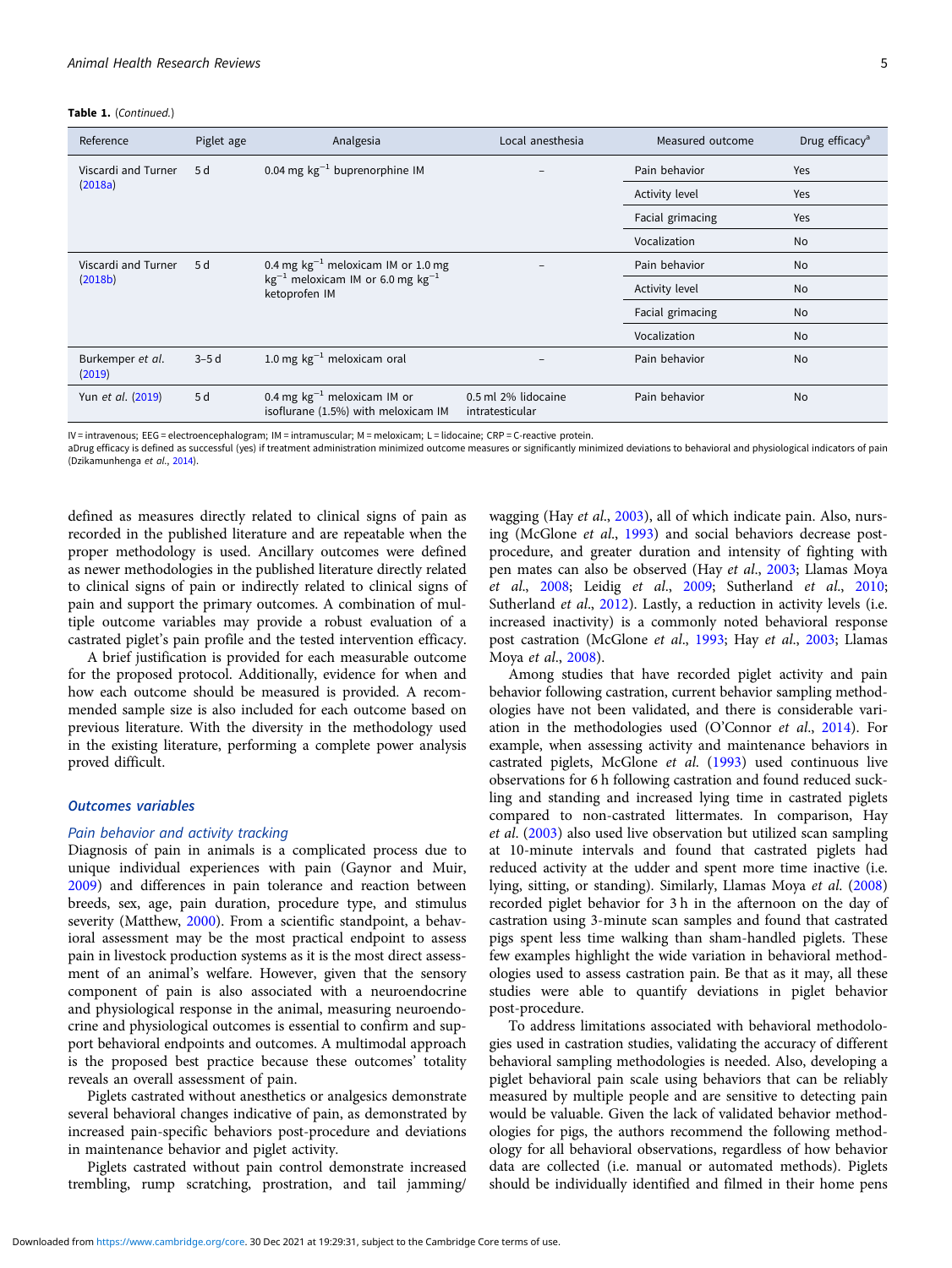continually over a 24-hour period for three days. Identification of the individual piglets would be via a unique identifier consisting of a number and a letter, with the letter randomly assigned and represents the piglet's treatment. The number identifier is placed on both back legs and the letter on the piglet's forehead and back using a black permanent marker. The markings must be refreshed twice daily during study procedures. The video should be captured digitally, and behavioral software programming utilized to capture data.

Automated technologies for measuring piglet activity at castration have not been used to date but have the potential to provide more reliable data and a significant reduction in labor (Nasirahmadi et al., [2017\)](#page-12-0). For example, accelerometers (pedometers), radio-frequency identification, and visual tracking systems have been used to assess activity in older pigs and other livestock species (Currah et al., [2009;](#page-11-0) Kashiha et al., [2013](#page-11-0); Kulikov et al., [2014\)](#page-12-0). Compared to most tracking devices, the small piglet size presents a challenge, but problems associated with these technologies are decreasing with continuing improvements in their size, accuracy, and affordability. Therefore, while automated systems may help identify effective pain control measures, they are not currently recommended for efficacy evaluation of pain mitigation strategies at castration as they require further validation for use in piglets.

Piglet behavior and activity observations will be collected using continuous behavior sampling on Day 0 (day before castration, or baseline), Day 1 (0–24 h post-treatment administration), and Day 2 (24–48 h post-treatment administration). Behaviors to be measured are defined in the ethogram in [Table 2.](#page-6-0) Based on previous work outlined in [Table 1](#page-3-0), the authors recommend the sample size for behavioral observations is 10–20 piglets/treatment. Before trial initiation, observers must be trained to ensure behavioral data are recorded consistently. To ensure inter-observer reliability, a 2-h subset of continuous video is selected at random, observed, and compared until 90% accuracy is achieved (Ross et al., [2019](#page-13-0)).

The ethogram defined in [Table 2](#page-6-0) should be used for all observational data collected. All behaviors [\(Table 2](#page-6-0)) should be collected continuously by two trained observers utilizing software (e.g. Observer XT program) or any data collection, coding, and analysis tool that is easily validated with a time and date stamp. Videos are randomized and assigned to observers who are blind to treatment and time points. Inter-observer reliability is assessed before data collection and at three-time points during the behavior scoring period. Throughout the trial, all inter-observer reliability tests should produce an R-value above 0.9, indicating excellent agreement between scorers and no significant drift throughout the scoring period (Park et al., [2020](#page-12-0)). Analysis should be completed in a repeated measures linear mixed model with the Poisson distribution.

#### Infrared thermography

IRT is a non-invasive method of detecting the amount of infrared energy (heat) an object radiates and can be used to measure skin temperature changes associated with activation of the sympathetic nervous system. When an animal is stressed or in pain, the sympathetic nervous system becomes activated, which causes vasoconstriction and a shift in blood flow from the skin to the organs. The blood flow change results in a loss of heat in the body's periphery and decreased skin temperature (Stewart et al., [2005;](#page-13-0) Bates et al., [2014](#page-11-0)).

Stewart et al. ([2010\)](#page-13-0) found that eye temperature measured using IRT significantly increased in response to castration. This

response was reduced when calves were given an injection of local anesthetic into the testes and scrotum 7 minutes before castration. Also, SHAM procedures only caused a minor change in eye temperature compared to the painful procedures (Stewart et al., [2010\)](#page-13-0). These results support that IRT can be used as an objective measure of the animal's response to a painful stimulus. In pigs, IRT has been used to detect disease (Cook et al., [2015](#page-11-0)), stress (Schaefer et al., [2002;](#page-13-0) Magnani et al., [2011;](#page-12-0) Sutherland et al., [2015\)](#page-13-0), and pain (Bates et al., [2014](#page-11-0)). Specific to pain, Bates et al. [\(2014](#page-11-0)) found that pigs given analgesia before castration had greater cranial skin temperatures, as measured using IRT, than castrated pigs that did not receive pain relief.

A change in blood flow during stress can be detected using IRT on specific body regions such as the eye in cattle (Stewart et al., [2010\)](#page-13-0) and horses (Bartolomé et al., [2013\)](#page-11-0), the comb in poultry (Moe et al., [2012](#page-12-0)), and head, snout, vulva, and teats in pigs (Bates et al., [2014;](#page-11-0) Sutherland et al., [2015\)](#page-13-0). Bates et al. ([2014\)](#page-11-0) measured changes in skin surface temperature using IRT on the top of the cranium, ears, and snout in pigs castrated with and without analgesia and found that cranial skin temperature was the most reliable anatomical location for assessing pain in piglets in response to castration due to significant temperature variability in other locations. Furthermore, Sutherland et al. ([2015\)](#page-13-0) investigated the potential for IRT as a non-invasive measure of stress in pigs and compared whether the eye or the snout was a more sensitive region to measure stress. Temperature changes suggested that the eye may be a more reliable area to assess stress than the snout in pigs. The literature shows that IRT can be used to measure animal pain; however, further validation of this technique's methodology is needed, including the most reliable anatomical site for assessing pain.

Based on data from previous studies (Stewart et al., [2010](#page-13-0); Bates et al., [2014\)](#page-11-0), assuming a 5% significance level, and 80% power, the authors recommend a sample size of 20 piglets/treatment based on an expected difference in cranial skin temperature of one degree Celsius and a standard error of the mean of 0.1 degrees Celsius at 12 h after castration, assuming data are analyzed using 2-sample t-tests.

#### **Cortisol**

Cortisol is a biomarker commonly used to measure stress and pain in animals. Several painful husbandry procedures (e.g. castration, tail docking, and dehorning) have been shown to cause an increase in cortisol concentrations in several species (e.g. sheep and cattle) (Dinniss et al., [1997;](#page-11-0) Kent et al., [1998;](#page-12-0) McMeekan et al., [1998;](#page-12-0) Sutherland et al., [1999,](#page-13-0) [2002](#page-13-0); Stafford et al., [2002](#page-13-0)) including surgical castration and tail docking in pigs (Prunier et al., [2005](#page-13-0); Carroll et al., [2006](#page-11-0); Sutherland et al., [2012\)](#page-13-0). Numerous studies have shown that surgical castration causes a significant and marked increase in pigs' cortisol concentrations (Prunier et al., [2005;](#page-13-0) Carroll et al., [2006](#page-11-0); Sutherland et al., [2010,](#page-13-0) [2012](#page-13-0), [2017\)](#page-13-0). However, handling alone only causes a slight but non-significant increase in cortisol (Prunier et al., [2005\)](#page-13-0), suggesting that the increase in cortisol in response to castration is predominantly due to the pain of the procedure and not the stress of handling. Moreover, in pigs given analgesia (e.g. lidocaine or a non-steroidal anti-inflammatory drug), the cortisol response to surgical castration was reduced (Kluivers-Poodt et al., [2012;](#page-12-0) Bates et al., [2014\)](#page-11-0).

Cortisol is commonly measured in plasma, serum, or saliva. After surgical castration in pigs, plasma cortisol concentrations peak between 15 and 60 min and return to baseline levels between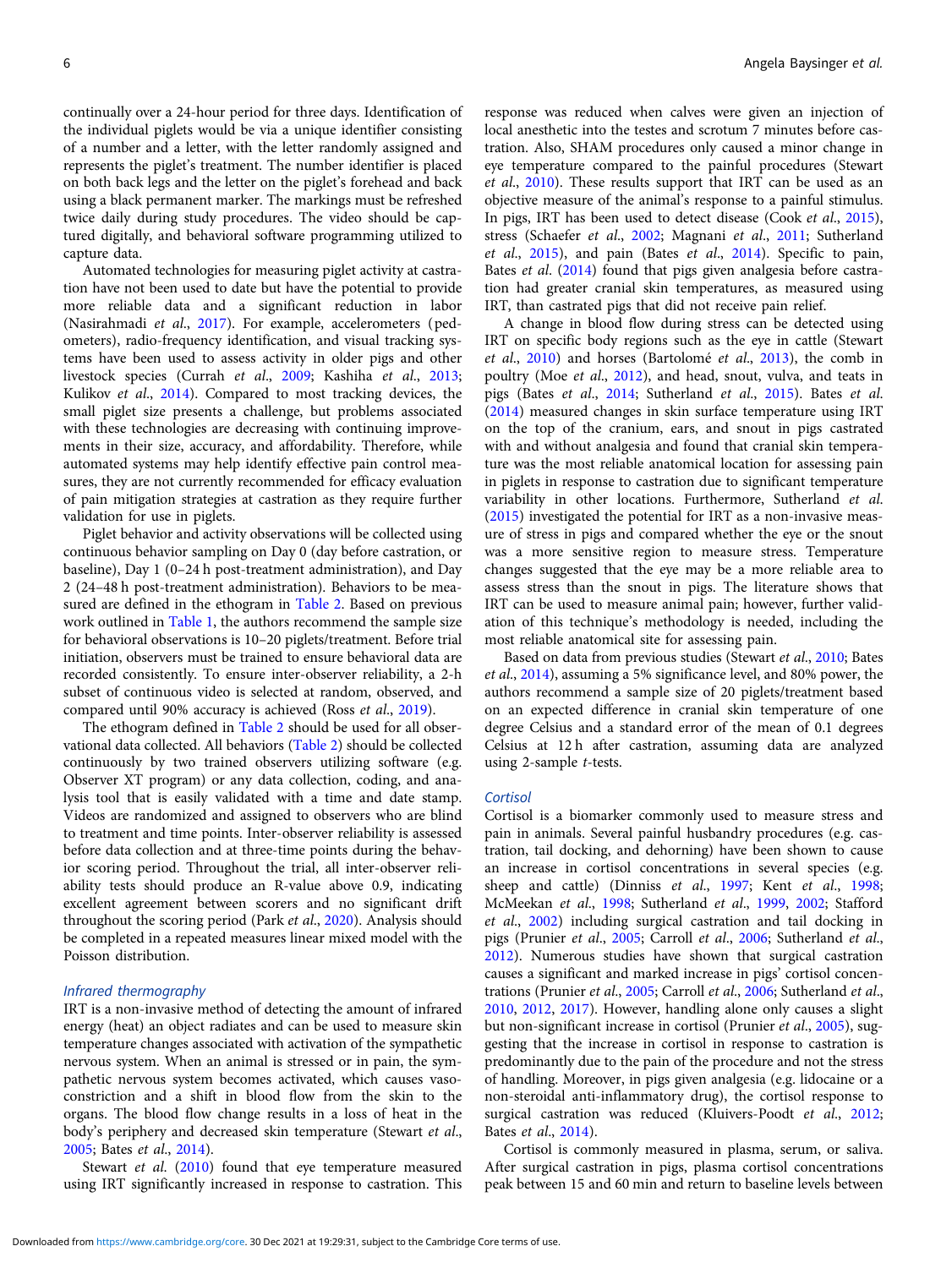<span id="page-6-0"></span>

| Table 2. Behavioral ethogram for piglets adapted from Hay et al. (2003) |  |  |  |  |  |
|-------------------------------------------------------------------------|--|--|--|--|--|
|-------------------------------------------------------------------------|--|--|--|--|--|

| Category                  | <b>Behavior</b>              | Definition                                                                                                                                                                                     |  |  |
|---------------------------|------------------------------|------------------------------------------------------------------------------------------------------------------------------------------------------------------------------------------------|--|--|
| Non-specific<br>behaviors | Udder massage or<br>suckling | Nose in contact with the udder or teat in the mouth. Vigorous and rhythmic up and down head<br>movements or suckling movements.                                                                |  |  |
|                           | Looking for teat             | Attempts to find a teat by walking and pushing other piglets while most of the others are suckling.                                                                                            |  |  |
|                           | Nosing                       | The snout is close to or in contact with a substrate or a pen-mate. Snout movements may be observed.                                                                                           |  |  |
|                           | Belly-nosing                 | Repeated up and down massage movements with the snout onto another piglet or the sow (except the<br>udder).                                                                                    |  |  |
|                           | Chewing or licking           | Rubbing the tongue over or nibbling at littermates (ears, tail or foot, etc.), substrates, floor, or pen walls.                                                                                |  |  |
|                           | Playing                      | Head shaking, springing (sudden jumping or leaping), running with vertical and horizontal bouncy<br>movements. It can involve partners (gentle nudging or pushing, mounting, chasing).         |  |  |
|                           | Aggression                   | Forceful fighting, pushing with the head, or violently biting littermates.                                                                                                                     |  |  |
|                           | Walking                      | Slowly moving forward with one leg at a time.                                                                                                                                                  |  |  |
|                           | Running                      | Trot or gallop without a sudden change in direction or speed.                                                                                                                                  |  |  |
|                           | Awake inactive               | No special activity but awake. Lying, sitting, or standing.                                                                                                                                    |  |  |
|                           | Sleeping                     | Lying down, eyes closed.                                                                                                                                                                       |  |  |
| Pain behavior             | Prostrate                    | Awake, sitting or standing motionless, with the head down, lower than shoulder level.                                                                                                          |  |  |
|                           | Huddled up                   | Lying with at least three legs tucked under the body.                                                                                                                                          |  |  |
|                           | <b>Stiffness</b>             | Lying with extended and tensed legs.                                                                                                                                                           |  |  |
|                           | Trembling                    | Shivering as with cold. The animal may be lying, sitting, or standing.                                                                                                                         |  |  |
|                           | Spasms                       | Quick and involuntary contractions of the muscles under the skin                                                                                                                               |  |  |
|                           | Scratching                   | Scratching the rump by rubbing it against the floor or the pen walls.                                                                                                                          |  |  |
|                           | Tail wagging                 | Tail's movements from side to side or up and down.                                                                                                                                             |  |  |
| Postures                  | Lateral lying                | Motionless; body weight supported by side. Shoulder in contact with the floor.                                                                                                                 |  |  |
|                           | Ventral lying                | Motionless; body weight supported by belly. Sternum in contact with the floor.                                                                                                                 |  |  |
|                           | Sitting                      | Motionless; body weight supported by hind-quarters and front legs.                                                                                                                             |  |  |
|                           | Standing                     | Motionless; body weight supported by the four legs.                                                                                                                                            |  |  |
|                           | Kneeling                     | Motionless; body weight supported by front carpal joints and hind legs.                                                                                                                        |  |  |
| Location                  | Udder                        | Close to $($ <10 cm $)$ or in contact with the udder.                                                                                                                                          |  |  |
|                           | Sow's back                   | Close to $(10 \text{ cm})$ or in contact with sow's back.                                                                                                                                      |  |  |
|                           | Heat mat                     | On the heat mat.                                                                                                                                                                               |  |  |
| Social cohesion           | Isolated                     | Aside from other piglets, alone or with one pen-mate at the most. A distance of at least 40 cm (about the<br>width of two piglets) separates the animal from the closest group of littermates. |  |  |
|                           | Desynchronized               | Activity different from that of most (at least 75%) littermates (e.g. sleeps while most other littermates<br>suckle).                                                                          |  |  |
| Other                     | Other                        | The pig's behavior cannot be determined, or the animal was not seen.                                                                                                                           |  |  |

120- and 180-minutes post-procedure (Prunier et al., [2005;](#page-13-0) Sutherland et al., [2012,](#page-13-0) [2017](#page-13-0)). Therefore, to evaluate the efficacy of different pain mitigation strategies to reduce the pain caused by surgical castration, cortisol concentrations should be measured immediately before the procedure to assess baseline levels, between 15 and 60 min post castration to assess changes in peak cortisol levels and then again at 120 min to confirm that levels have returned to baseline. Cortisol concentrations in pigs can be measured using validated in-house radioimmunoassay (RIA) or enzyme immunoassay (EIA) techniques. However, in the recent literature, cortisol concentrations in pigs have been more commonly measured using commercially available RIA kits such as Coat-a-Count (Siemens Medical Solutions Diagnostics [formally Diagnostic Products Corp], Los Angeles,

California) (Kluivers-Poodt et al., [2012;](#page-12-0) Bates et al., [2014\)](#page-11-0) and EIA kits such as Assay Designs (Ann Arbor, Michigan) (Carroll et al., [2006](#page-11-0); Sutherland et al., [2010,](#page-13-0) [2012](#page-13-0)) and IMMULITE/ IMMULITE 1000 Cortisol (Global Siemens Healthcare, Erlanger, Germany) (Sutherland et al., [2008\)](#page-13-0).

Changes in cortisol should be included as a biomarker for pain in pigs as it has reliably been shown to increase in response to pain and be reduced or abolished in response to different pain mitigation strategies after controlling for confounding factors such as handling, restraint, and tissue trauma (Sheil and Polkinghorne, [2020\)](#page-13-0). Besides, cortisol can be reliably measured in suckling pigs' serum or plasma using commercially available RIA or EIA kits. However, when commercial diagnostic kits developed and validated for the diagnosis of endocrine disorders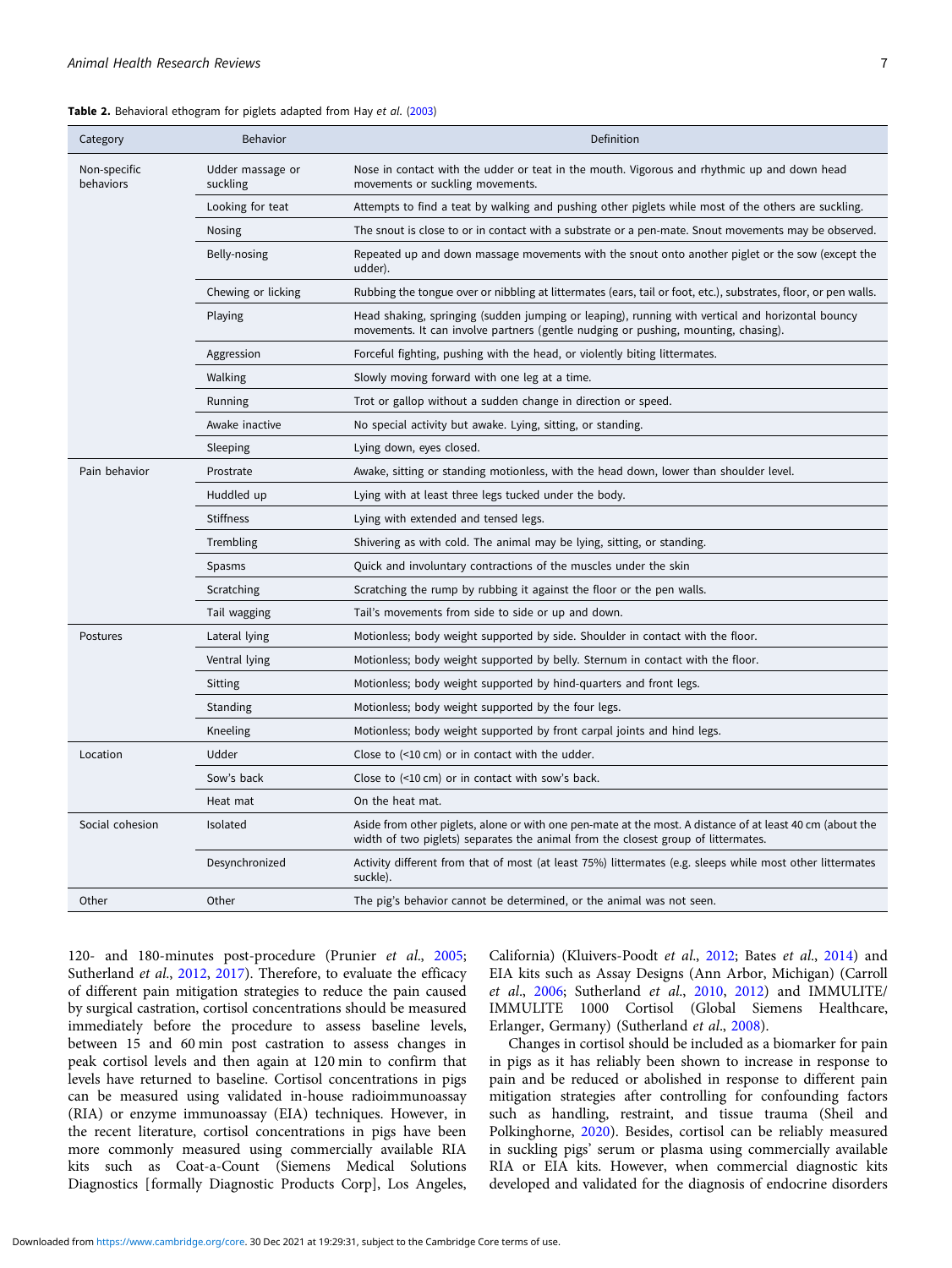such as hyperadrenocorticism are repurposed as analytical methods to measure the concentrations of biomarkers in healthy animals undergoing painful procedures, researchers must ensure that the diagnostic kit validation data provided by the manufacturer is reliable and accurate. Furthermore, it is a good scientific practice to validate the diagnostic kit's performance in the facility conducting the sample analysis.

Using data collected from previous studies (Sutherland et al., [2010,](#page-13-0) [2012,](#page-13-0) [2017;](#page-13-0) Bonastre et al., [2016](#page-11-0)), assuming a 5% significance level and 80% power, the authors recommend using a sample size of 20 piglets/treatment based on an expected difference in serum cortisol concentrations of 20 ng mL $^{-1}$  and a standard error of the mean of 5 ng mL<sup>-1</sup> at 60 min after surgical castration, assuming data are analyzed using 2-sample t-tests.

# Ancillary outcomes

# Stride length, contact pressure, contact area, and stance phase duration

Objective gait parameters, measured using a commercially available floor mat-based pressure/force measurement system (MatScan, Tekscan, Inc, South Boston, Massachusetts), were used in conjunction with lameness scores as primary endpoints in a pivotal study that supported FDA approval of the first analgesic drug labeled for use in cattle in the United States (Banamine Transdermal, Merck Inc, Madison, New Jersey) (US Food and Drug Administration, [2017](#page-13-0)). Pressure mat analysis is recognized within a validated foot rot model as a reliable pain assessment endpoint in cattle, thus satisfying the FDA Guidance Document 123 requirements (US Food and Drug Administration, [2006\)](#page-13-0). Pressure mat technology has been used to record and analyze naturally occurring or experimentally induced changes in gait in cattle and swine due to lameness (Kotschwar et al., [2009](#page-12-0); Schulz et al., [2011](#page-13-0); Karriker et al., [2013;](#page-11-0) Coetzee et al., [2014](#page-11-0); Pairis-Garcia et al., [2015](#page-12-0)) and surgical castration (Nasirahmadi et al., [2017;](#page-12-0) Kleinhenz et al., [2018\)](#page-12-0). Taken together, these data support the assessment of stride length, contact pressure, contact area, and stance phase duration using the pressure mat in the proposed efficacy study. One of the proposed study's key outcomes would be to compare the pressure mat outcomes with behavioral and physiological outcomes.

The pressure mat will be calibrated daily using the expected body weight of the piglets, and each time the computer software is engaged using a known mass to ensure the accuracy of the measurements at each time point. The pressure mat, measuring 6–8 feet in length, must be set up on a flat surface where piglets can be directed to walk at a steady pace across the mat so that the distance between multiple footfalls, pressure, and stance can be measured. Footfalls are recorded when the foot strikes the loaded or 'contact' sensing elements inside a measurement box. Research grade software (HUGEMAT Research 5.83, Tekscan, Inc., South Boston, Massachusetts) is used to determine the contact pressure, contact area, stance phase duration, and stride length. The walking pig's video is captured digitally and synchronized to ensure consistent gait between and within piglets for each time point. Readings are taken before castration and at 6, 12, 24, and 48 h after castration. The per cent change from baseline for all measures will be calculated and analyzed statistically using a mixed-effects model. Before trial initiation, observers must be trained to ensure stride length data is recorded consistently. The observers will achieve 80% inter-observer reliability and be blinded to treatment to control for observer bias. The analysis's

output can be converted to PDF, allowing the outcomes to be reconstructed after the study is completed.

Using data collected from an unpublished pilot study, assuming a 5% significance level and 80% power, the authors recommend using a sample size of 30 piglets/treatment based on an expected per cent change in front stride length from baseline measurements of 30%, a standard error of the mean of 10% assuming the data are analyzed by ANOVA.

# Blood biomarkers

Several circulating biomarkers targeting the indirect assessment of pain and stress have been measured in piglets at the time of castration. Specifically, these include markers of the neuroendocrine response (e.g. corticotropin, β-endorphins, epinephrine, norepinephrine, and substance P), inflammatory response (e.g. haptoglobin, c-reactive protein, serum amyloid A, and prostaglandin E2), and adrenocortical response (e.g. cortisol) (Weary et al., [2006;](#page-13-0) Dzikamunhenga et al., [2014\)](#page-11-0). Also, immune response assessments have been made using hematological endpoints such as neutrophil to lymphocyte ratio (N:L) derived from a complete blood count. These biomarkers have been correlated with stress because cortisol release is typically rapid and difficult to quantify, but the associated stress leukogram lasts longer and could be less timesensitive. Also, the production of unconjugated pterins (neopterin and biopterin) have been associated with stressful situations such as piglet castration (Marsálek et al., [2011](#page-12-0); Maršálek et al., [2015](#page-12-0)).

Blood biomarkers are indirect measures of pain and inflammation. Furthermore, many of these outcomes have low specificity and can be altered by other factors such as handling stress. These outcomes are susceptible to confounding by other aspects of the experiment, specifically blood sampling and handling. Most all the analytical methods have not been validated to Good Laboratory Practice or Good Clinical Practice specifications. Attempts at validating these outcomes in piglets have been confounded by challenges with extracting the analytes from plasma and serum. Additional challenges surround the sample collection's optimal timing to ensure that the outcomes are correlated with the painful event. An initial screening of blood biomarkers relative to the painful event may help identify outcomes that warrant further investigation and validation.

Blood biomarker assessment is currently predicated using immunoassays or automated hematological methods validated for human medicine. The collection protocol (timing and amount of blood needed) will depend on the study's biomarkers. After collection, the analyte stability remains a significant challenge; therefore, samples must be stored on ice and, in some cases, liquid nitrogen. In the case of neuropeptides such as substance P, additional steps must be taken to ensure that serine proteases do not degrade after collection (Mosher et al., [2014](#page-12-0)). One method involves the addition of benzamidine hydrochloride, a protease inhibitor, at  $1 \text{ mM } \text{ mL}^{-1}$  of whole blood collected in EDTA. Hematological outcomes are also measured using blood collected in EDTA, while acute phase proteins, such as haptoglobin, are collected in serum tubes. Previous studies investigating blood biomarkers have generally enrolled between 10 and 20 piglets/treat-ment (Rault et al., [2011](#page-13-0); Sutherland et al., [2012;](#page-13-0) Dzikamunhenga et al., [2014\)](#page-11-0). Initially, all of the biomarkers mentioned above would be measured to determine usefulness as an indirect outcome variable in the multimodal protocol to measure analgesic efficacy. Upon identification of the biomarker(s) that consistently correlates with the primary outcome measures of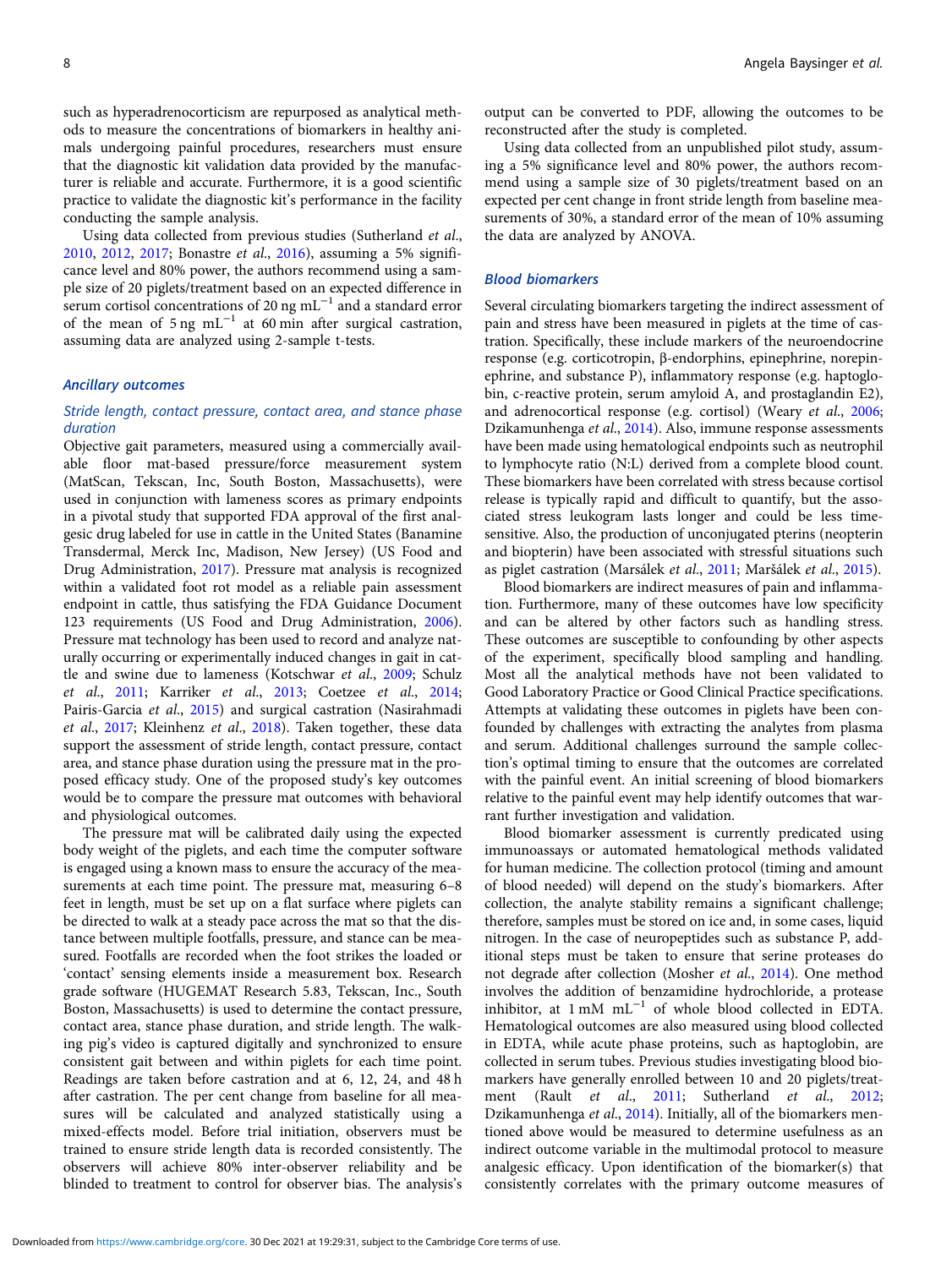<span id="page-8-0"></span>

Fig. 1. Piglet grimace scale developed by Viscardi et al. [\(2017\)](#page-13-0).

pain, one or more biomarkers would be utilized in the multimodal protocol.

# Piglet grimace scale

Facial grimace scales are a novel, non-invasive tool for pain assessment using quantifiable changes to facial features to detect pain. They have been developed for non-verbal humans as well as many animals, including mice, rats, rabbits, horses, sheep, lambs, cattle, and piglets (Langford et al., [2010](#page-12-0); Herr et al., [2011](#page-11-0); Sotocinal et al., [2011;](#page-13-0) Keating et al., [2012;](#page-11-0) Costa et al., [2014](#page-11-0); Gleerup et al., [2015;](#page-11-0) Di Giminiani et al., [2016;](#page-11-0) Guesgen et al., [2016;](#page-11-0) McLennan et al., [2016](#page-12-0); Häger et al., [2017\)](#page-11-0). A Piglet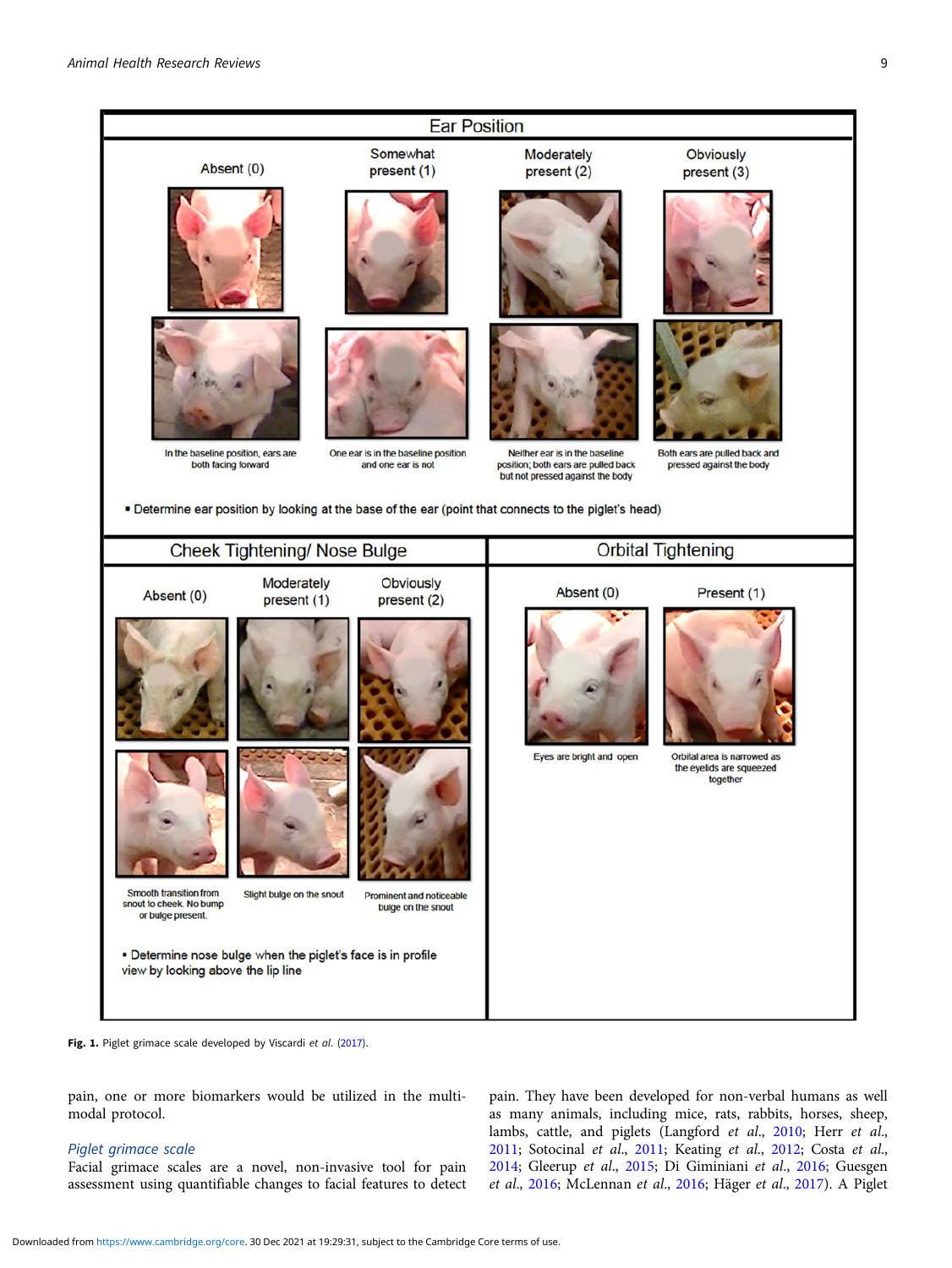Grimace Scale (PGS) developed by Viscardi et al. ([2017\)](#page-13-0) described changes to three facial action units in response to piglet surgical castration and tail docking pain [\(Fig. 1\)](#page-8-0). A facial grimace in piglets is characterized by narrowing the orbital area (eyes squeezing shut), ears pulled back against the head, and a prominent bump or bulge on the snout resulting from cheek tightening. According to the PGS, the maximum grimace score is 5, and it has corresponded well to displayed pain behaviors (e.g. an increase in pain behavior corresponded to higher facial grimacing in piglets) (Viscardi and Turner, [2018a](#page-13-0), [b](#page-13-0)).

Although an increase in piglet facial grimacing has been correlated to a decrease in activity level and corresponds to an increase in pain behavior (Viscardi et al., [2017;](#page-13-0) Viscardi and Turner, [2018a](#page-13-0), [b](#page-13-0)), the PGS has not been validated as a pain assessment tool. This proposed study methodology will determine if facial grimacing can be correlated to pain behavior or other noninvasive outcome measures (e.g. IRT). The PGS has only been used to retrospectively assess pain and analgesia efficacy by scoring still-images of piglet facial expressions extracted from video recordings. Individuals used to score facial expressions were undergraduate, graduate, or veterinary students. To improve its practicality for on-farm use, the PGS should be validated for realtime detection of pain and producers and swine veterinarians' ability to use the PGS to identify pain in piglets accurately.

Previous work using grimace scales have found 1–3 facial images captured per animal per time point was sufficient to assess pain and analgesic efficacy (Sotocinal et al., [2011;](#page-13-0) Costa et al., [2014;](#page-11-0) Miller et al., [2015;](#page-12-0) Miller and Leach, [2015a,](#page-12-0) [b;](#page-12-0) Miller et al., [2016;](#page-12-0) Viscardi and Turner, [2018a](#page-13-0)). These studies also used 2–5 individuals to score facial expressions. Researchers averaged the individuals' resulting scores before analysis and conducted inter-observer reliability tests to ensure scoring consistency.

#### Body weight

Changes in body weight can be used as an indirect measure of the pain experienced by piglets at castration. Multiple studies in a range of species demonstrate that when animals experience pain, feed consumption decreases, resulting in a reduction in body weight and average daily gain (ADG) (Malavasi et al., [2006\)](#page-12-0).

Although there is little evidence of the long-term impact of castration on body weight gain in piglets, reductions in ADG due to castration have been found in the days following the procedure. Kielly et al. [\(1999\)](#page-12-0) found that pigs castrated at 3 days of age gained less weight than weight-matched controls over the 3 days following castration, while those castrated at 14 days of age showed no difference in ADG compared to controls, suggesting that delayed castration may benefit piglets. In contrast, Hay et al. ([2003\)](#page-11-0) compared the body weights of piglets castrated at 5 days of age and sham handled controls twice per day for 4 days after treatment and found no differences in ADG.

Most studies have measured body weights at weaning and found no effect of castration with or without pain control on body weight (Kielly et al., [1999](#page-12-0); Cassar et al., [2014;](#page-11-0) Burkemper et al., [2019](#page-11-0)). Contrary to this, McGlone et al. [\(1993\)](#page-12-0) found that piglets castrated at one day of age had lower weaning weights than those castrated at 14 days, while female pigs were intermediate. Because female pigs were used as controls rather than shamhandled males, this result is difficult to interpret. A more recent study by Morales et al. [\(2017](#page-12-0)) compared ADG in over 3000 castrated versus intact males and categorized piglets based on initial body weight as low (lowest 25%), medium, or high (highest

25%). The study found that among heavier pigs, castrates had lower ADG at weaning compared to non-castrated pigs. Furthermore, low- and medium-weight piglets that were castrated had a higher likelihood of pre-weaning mortality than their noncastrated littermates (Morales et al., [2017](#page-12-0)).

While body weight changes are not a direct measure of pain, initial body weights should be considered for enrollment purposes. Control animals should be non-castrated male littermates rather than females. Piglets weighing 1.5 kg or less should be excluded.

#### Mortality rate

The mortality rate is not an indicator of pain, and intervention efficacy trials are not typically designed to detect statistical differences between treatments. However, when supplemented with a complete necropsy of the pigs that die, the mortality rate can be used as a non-specific indicator of negative impacts on health, toxicity when chemical interventions are applied, and secondary complications that might influence the adoption of an intervention. As some unrelated baseline, mortality is likely to occur in most populations, and occasional euthanasia of animals is warranted for unrelated reasons. Mortality is a non-specific endpoint, and a stepwise evaluation process should be implemented to use study resources effectively.

First, potential physiological impacts that can progress to death and are specific to the intervention being compared should be identified *a priori* at the start of the study. Any specific necropsy lesions and post-mortem diagnostic testing to confirm or refute the intervention's involvement in the mortality must be recorded. For example, if a drug intervention has the potential for harmful toxicity, the appropriate tissue, diagnostic test, and the testing laboratory should be identified and included in the study protocol as a standard component of the necropsy evaluation.

The second step is to record the pig's identity, time and date observed, and whether the death was the outcome of euthanasia or occurred naturally. In cases where euthanasia was the cause of death, the reason for euthanasia should be recorded.

The third step is to perform a complete external exam and necropsy procedure, as outlined by Torrison ([2012](#page-13-0)). The observation of gross lesions or the confirmation of absence should be recorded for all the main body systems. The use of a checklist [\(Fig. 2](#page-10-0)) by trained observers is necessary to maintain consistency of evaluations and data collection.

Suppose gross lesions indicate a specific organ system's involvement, but a cause of death cannot be determined by the necropsy procedure alone. In that case, the fourth step is to employ the appropriate tissue collection as outlined by Torrison ([2012\)](#page-13-0), followed by submission to a qualified diagnostic laboratory with appropriate history and context. All correspondence with the diagnostic laboratory and test results should be copied into the study record.

# **Discussion**

It is well documented that piglets experience pain associated with castration, and efforts to mitigate this pain should be explored. Previous studies on pain mitigation at castration have typically included similar techniques and outcomes, but wide variation in experimental design and data collection approaches give noncomparable results and hinders a comprehensive interpretation of the science (Sheil and Polkinghorne, [2020](#page-13-0)). This paper describes a methodology to assess behavioral, physiological, and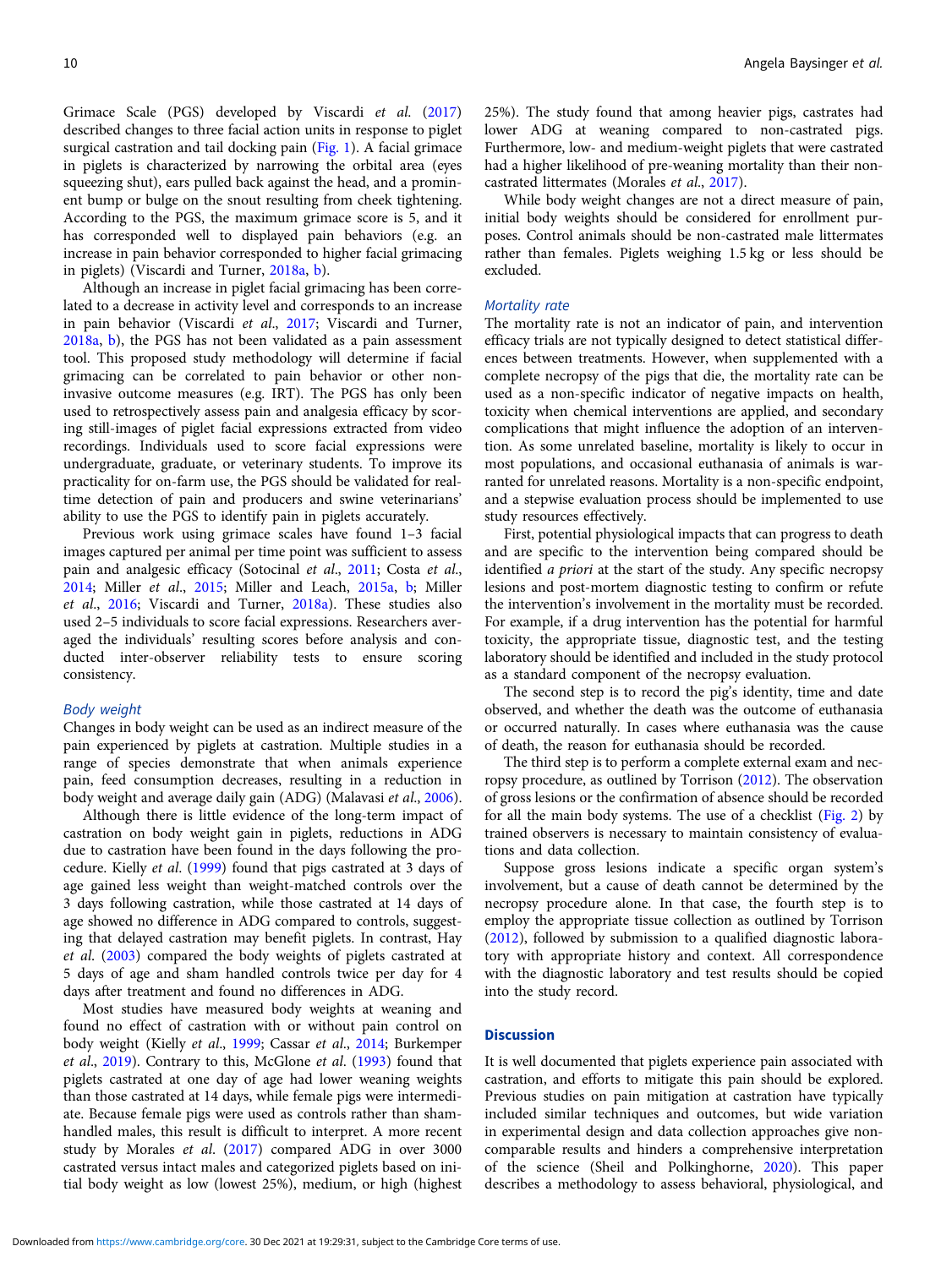<span id="page-10-0"></span>

|                                                                                                 |                                                 | Swine Necropsy Form – Swine Medicine Education Center                 |       |                            |
|-------------------------------------------------------------------------------------------------|-------------------------------------------------|-----------------------------------------------------------------------|-------|----------------------------|
| Name:                                                                                           |                                                 | Location:                                                             | Date: |                            |
| <b>Weight</b>                                                                                   |                                                 | Sex Mn Fn                                                             |       | Condition Score: 1 2 3 4 5 |
| Age: Piglet□ Nurso Fino Boar/Sowo   Estimated Time of Death: <6hrso 6-12hrso 12-24 hrso >24hrso |                                                 |                                                                       |       |                            |
|                                                                                                 |                                                 | NECROPSY RESULT: CHECK APPROPRIATE BOXES AND ADD COMMENT              |       |                            |
| Organ                                                                                           | <b>Description</b>                              |                                                                       |       | <b>Comments</b>            |
| <b>Skin</b>                                                                                     | Normalo                                         |                                                                       |       |                            |
|                                                                                                 | Lesionsa Discolorationa Necrosisa Tail Bitinga  |                                                                       |       |                            |
| <b>Oral Cavity</b>                                                                              | Normalo                                         |                                                                       |       |                            |
|                                                                                                 | Ulcersa Erosionsa Vesiclesa Tonsil Necrosisa    |                                                                       |       |                            |
| <b>Nose and</b>                                                                                 | Normalo                                         |                                                                       |       |                            |
| <b>Turbinate</b>                                                                                |                                                 | Septal Deviationa Turbinate Atrophya Lacrimationa Epystaxisa          |       |                            |
| <b>Heart</b>                                                                                    | Normalo                                         |                                                                       |       |                            |
|                                                                                                 |                                                 |                                                                       |       |                            |
|                                                                                                 | Normaln                                         | Discolorationa Serous Atrophya Enlargeda Endocarditisa Pericarditisa  |       |                            |
| Lungs                                                                                           |                                                 |                                                                       |       |                            |
|                                                                                                 |                                                 | Tissue: Consolidationa Edemaa Fail to Collapsea Necrotica             |       |                            |
|                                                                                                 | Discolorationn Abscesso                         |                                                                       |       |                            |
|                                                                                                 | Fluid: Present in Airwaya Present in Cavitya    |                                                                       |       |                            |
| Liver                                                                                           | Normalo                                         |                                                                       |       |                            |
|                                                                                                 | Enlargedo Paleo Milk Spotso Rounded Edgeso      |                                                                       |       |                            |
| <b>Spleen</b>                                                                                   | Normalo                                         |                                                                       |       |                            |
|                                                                                                 | Enlargedo Atrophyo Hemorrhagico Infarcto        |                                                                       |       |                            |
| <b>Kidney</b>                                                                                   | Normalo                                         |                                                                       |       |                            |
|                                                                                                 |                                                 | Enlargedo Atrophyo Infarct(s)o Fluid Consolidationo                   |       |                            |
| <b>Stomach</b>                                                                                  | Normalo                                         |                                                                       |       |                            |
|                                                                                                 | Tissue: Erosiono Ulcero Edemao Torsiono         |                                                                       |       |                            |
|                                                                                                 | Contents: Emptya Feeda Blooda                   |                                                                       |       |                            |
| <b>Small</b>                                                                                    | Normalo                                         |                                                                       |       |                            |
| <b>Intestine</b>                                                                                | Wall: Thickeneda Thina Necrotica                |                                                                       |       |                            |
|                                                                                                 | Contents: Fullo Emptyo Bloodo Diarrheao         |                                                                       |       |                            |
| Large                                                                                           | Normaln                                         |                                                                       |       |                            |
| <b>Intestine</b>                                                                                | Wall: Thickeneda Thina Necrotica                |                                                                       |       |                            |
|                                                                                                 | Contents: Fullo Emptyo Melenao Diarrheao        |                                                                       |       |                            |
| <b>Reproductive</b>                                                                             | Normalo                                         |                                                                       |       |                            |
|                                                                                                 | Hernian Mastitisn Ovarian Cystsn Othern         |                                                                       |       |                            |
| Neurological                                                                                    | Normalo                                         |                                                                       |       |                            |
|                                                                                                 | Edeman Hemmorhagica Inflammational              |                                                                       |       |                            |
| <b>Joints</b>                                                                                   | Normalo                                         |                                                                       |       |                            |
|                                                                                                 | Swolleng Ulcerateg Fluid Filledg Polyarthritisg |                                                                       |       |                            |
| 1' Cause:                                                                                       |                                                 | Respiratorya Enterica Nervous Systema Locomotora Reproductivea Othera |       |                            |
| 2' Cause:                                                                                       |                                                 | Respiratorya Enterica Nervous Systema Locomotora Reproductivea Othera |       |                            |
|                                                                                                 |                                                 |                                                                       |       |                            |
| Comments:                                                                                       |                                                 |                                                                       |       |                            |
|                                                                                                 |                                                 |                                                                       |       | S閘EC                       |
|                                                                                                 |                                                 |                                                                       |       | <b>SWINE MEDICINE</b>      |
|                                                                                                 |                                                 |                                                                       |       | FIRES HONGES PE            |

Fig. 2. Checklist of relevant mortality information, necropsy observations, including organ systems to be observed and lesions to be considered.

neuroendocrine changes associated with pain in piglets resulting from surgical castration. The methodology is being further developed into a research protocol template to facilitate and guide the validity and reliability of endpoints to evaluate drugs' effectiveness to control post-operative pain in 3- to 5-day-old piglets following surgical castration.

For the experimental design and the purposes of endpoint validation, the authors recommend four primary treatments, including (1) sham castration, (2) sham castration with the 'gold standard' intervention, (3) surgical castration with a placebo control, and (4) surgical castration with the 'gold standard' intervention. Piglet (within litter) is the experimental unit with all treatments represented within each litter at least once. Outcomes being directly related to clinical signs of pain

(observation of pain behaviors, activity tracking, IRT, and cortisol concentrations) and ancillary outcomes (stride length, blood biomarkers [including neuroendocrine, inflammatory, immunological, and stress response markers], piglet grimace scale, body weight, and mortality rate) being either directly related to clinical signs of pain or indirectly related to clinical signs of pain and lending support to the direct outcomes will be measured, validated and analyzed.

# Conclusion

The experimental design and measurable outcomes selected from the validation study are intended to promote a consistent approach to determining more effective therapies for pain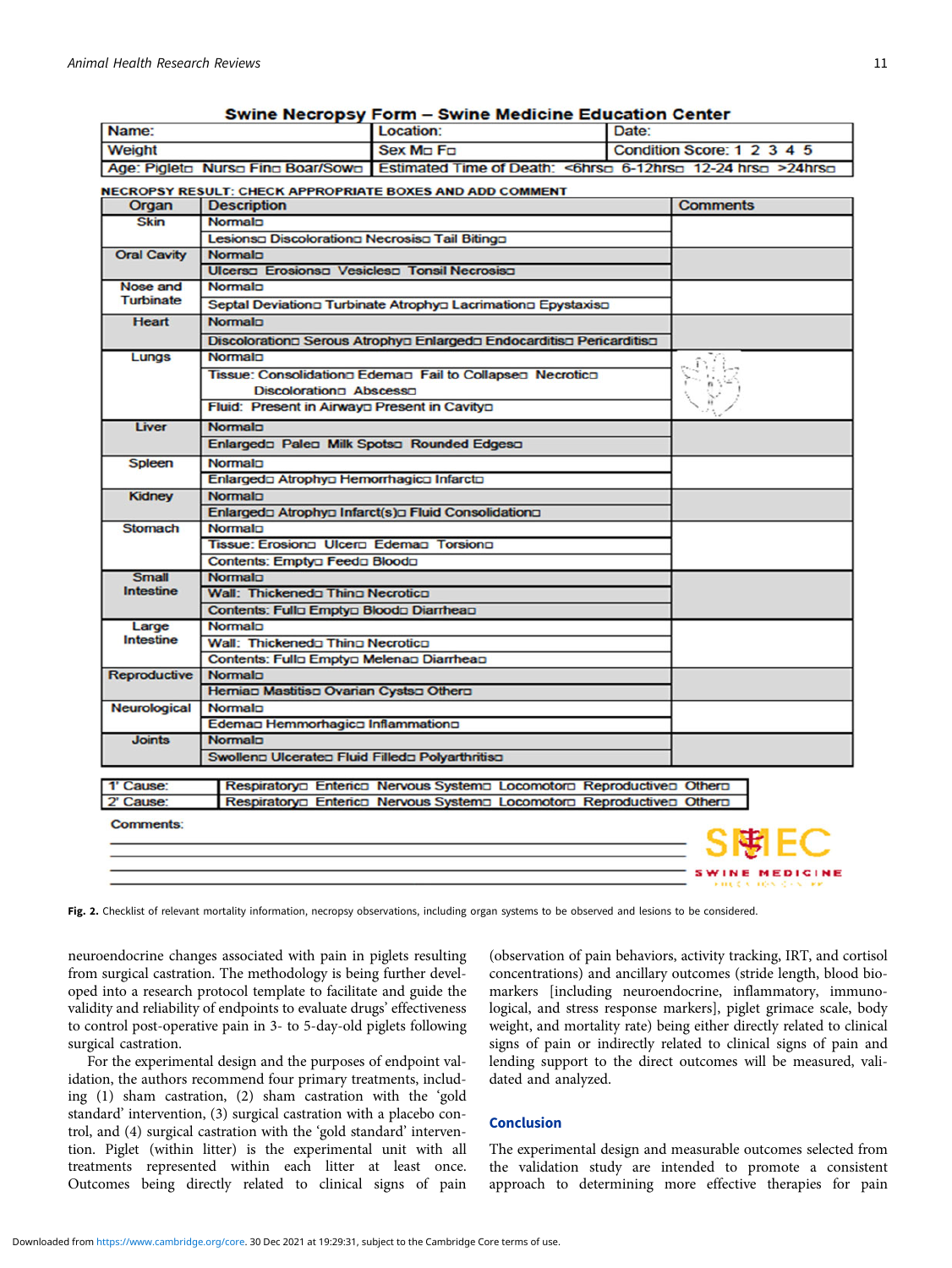<span id="page-11-0"></span>mitigation. This paper supports the inclusion of specific outcomes in the validation study and summarizes the need for further validation of emerging outcomes. The development of similar protocols for determining the validity and reliability of endpoints to evaluate the efficacy of pain mitigation therapies targeted to other painful procedures or conditions in swine, such as tail docking or lameness, should be considered.

Author contributions. Conceptualization, SRW and AD; methodology, AKB, SRW, JB, JFC, SC, AD, LAK, M.P-G., MAS, AVV; writing-original draft preparation, AKB and SRW; writing- review and editing, AKB SRW and M.P-G. All authors have read and agreed to the published version of the manuscript.

Financial support. No monetary funding was sourced for the development of this manuscript.

Conflict of interest. The authors declare no conflict of interest.

### References

- Bartolomé E, Sánchez MJ, Molina A, Schaefer AL, Cervantes I and Valera M (2013) Using eye temperature and heart rate for stress assessment in young horses competing in jumping competitions and its possible influence on sport performance. Animal: An International Journal of Animal Bioscience 7, 2044–2053.
- Bates JL, Karriker LA, Stock ML, Pertzborn KM, Baldwin LG, Wulf LW, Lee CJ, Wang C and Coetzee JF (2014) Impact of transmammary-delivered meloxicam on biomarkers of pain and distress in piglets after castration and tail docking. PLoS One 9, e113678.
- Bateson P (1991) Assessment of pain in animals. Animal Behaviour 42, 827–839. Blass EM (1994) Behavioral and physiological consequences of suckling in rat and human newborns. Acta Paediatrica (Oslo, Norway) 397, 71–76.
- Bonastre C, Mitjana O, Tejedor M, Calavia M, Yuste A, Úbeda J and Falceto M (2016) Acute physiological responses to castration-related pain in piglets: the effect of two local anesthetics with or without meloxicam. Animal: An International Journal of Animal Bioscience 10, 1474–1481.
- Burkemper M, Pairis-Garcia MD, Moraes LE, Park RM and Moeller SJ (2019) Effects of oral meloxicam and topical lidocaine on behavior of piglets undergoing surgical castration. Journal of Applied Animal Welfare Science 23, 209–218.
- Carroll JA, Berg EL, Strauch TA, Roberts MP and Kattesh HG (2006) Hormonal profiles, behavioral responses, and short-term growth performance after castration of pigs at three, six, nine, or twelve days of age. Journal of Animal Science 84, 1271–1278.
- Cassar G, Amezuca R, Tenbergen R and Friendship B (2014) Preoperative ketoprofen administration to piglets undergoing castration does not affect subsequent growth performance. The Canadian Veterinary Journal 55, 1250–1252.

Chahl LA (1996) Opioids-mechanism of action. Australian Prescriber 19, 63–65. Coetzee JF, Mosher RA, Anderson DE, Robert B, Kohake LE, Gehring R,

- White BJ, Kukanich B and Wang C (2014) Impact of oral meloxicam administered alone or in combination with gabapentin on experimentally induced lameness in beef calves. Journal of Animal Science 92, 816–829.
- Cook NJ, Chabot B, Lui T, Bench CJ and Schaefer AL (2015) Infrared thermography detects febrile and behavioural responses to vaccination of weaned piglets. Animal: An International Journal of Animal Bioscience 9, 339–346.
- Costa ED, Minero M, Lebelt D, Stucke D, Canali E and Leach MC (2014) Development of the horse grimace scale (HGS) as a pain assessment tool in horses undergoing routine castration. PLoS One 9, e92281. doi: 10.1371/journal.pone.0092281
- Currah JM, Hendrick SH and Stookey JM (2009) The behavioral assessment and alleviation of pain associated with castration in beef calves treated with flunixin meglumine and caudal lidocaine epidural anesthesia with epinephrine. The Canadian Veterinary Journal 50, 375–382.
- Di Giminiani P, Brierley VLMH, Scollo A, Gottardo F, Malcolm EM, Edwards SA and Leach MC (2016) The assessment of facial expressions in piglets undergoing tail docking and castration: toward the development of the piglet grimace scale. Frontiers in Veterinary Science 3, 100.
- Dinniss AS, Mellor DJ, Stafford KJ, Bruce RA and Ward RN (1997) Acute cortisol responses of lambs to castration using a rubber ring and/or a castration clamp with or without local anaesthetic. New Zealand Veterinary Journal 45, 114–121.
- Dzikamunhenga RS, Anthony R, Coetzee JF, Gould S, Johnson A, Karriker L, McKean J, Millman ST, Niekamp SR and O'Connor AM (2014) Pain management in the neonatal piglet during routine management procedures. Part 1: a systematic review of randomized and non-randomized intervention studies. Animal Health Research Reviews 15, 14–38.
- European Commision (2017) Pig castration : methods of anaesthesia and analgesia for all pigs and other alternatives for pigs used in traditional products. [Online] Available at: [https://op.europa.eu/en/publication-detail/-/](https://op.europa.eu/en/publication-detail/-/publication/5fe8db00-dbb8-11e6-ad7c-01aa75ed71a1/language-en/format-PDF/source-220070556) [publication/5fe8db00-dbb8-11e6-ad7c-01aa75ed71a1/language-en/format-](https://op.europa.eu/en/publication-detail/-/publication/5fe8db00-dbb8-11e6-ad7c-01aa75ed71a1/language-en/format-PDF/source-220070556)[PDF/source-220070556](https://op.europa.eu/en/publication-detail/-/publication/5fe8db00-dbb8-11e6-ad7c-01aa75ed71a1/language-en/format-PDF/source-220070556) (accessed 18/ 07/ 21).
- Festing MFW (2006) Design and statistical methods in studies using animal models of development. ILAR Journal 47, 5–14.
- Field T and Goldson E (1984) Pacifying effects of nonnutritive suckling on term and preterm neonates during heelstick procedures. Pediatrics 74, 1012–1015.
- Gaynor JS and Muir WW (2009) Pain behaviors. In Gaynor JS and Muir WW (eds.), Handbook of Veterinary Pain Management. 2nd Edn. St. Louis, MO: Mosby Elsevier, pp. 62–77.
- Gleerup K, Andersen P, Munksgaard L and Forkman B (2015) Pain evaluation in cattle. Applied Animal Behaviour Science 171, 25–32.
- Guesgen MJ, Beausoleil NJ, Leach M, Minot EO, Stewart M and Stafford KJ (2016) Coding and quantification of a facial expression for pain in lambs. Behavioural Processes 132, 49–56.
- Haga HA and Ranheim B (2005) Castration of piglets: the analgesic effects of intratesticular and intrafunicular lidocaine injection. Veterinary Anaesthesia and Analgesia 32, 1–9.
- Häger C, Biernot S, Buettner M, Glage S, Keubler LM, Held N, Bleich EM, Otto K, Müller CW, Decker S, Talbot SR and Bleich A (2017) The sheep grimace scale as an indicator of post-operative distress and pain in laboratory sheep. PLoS One 12, e0175839.
- Hansson M, Lundeheim N, Nyman G and Johansson G (2011) Effect of local anaesthesia and/or analgesia on pain responses induced by piglet castration. Acta Veterinaria Scandinavica 53, 34.
- Hay M, Vulin A, Génin S, Sales P and Prunier A (2003) Assessment of pain induced by castration in piglets: behavioral and physiological responses over the subsequent 5 days. Applied Animal Behaviour Science 82, 201–218.
- Hermansen K, Pedersen LE and Olesen HO (1986) The analgesic effect of buprenorphine, etorphine and pethidine in the pig: a randomized doubleblind cross-over study. Acta Pharmacologica et Toxicologica 59, 27–35.
- Herr K, Coyne PJ, McCaffery M, Manworren R and Merkel S (2011) Pain assessment in the patient unable to self-report: position statement with clinical practice recommendations. Pain Management Nursing 12, 230–250.
- Horn T, Marx G and von Borell E (1999) Behavior of piglets during castration with and without local anesthesia. DTW. Deutsche Tierarztliche Wochenschrift 106, 271–274.
- IASP Subcommittee on Taxonomy (1979) Pain terms: a list of definitions and notes on usage. Recommended by the IASP subcommittee on taxonomy. Pain 6, 249.
- Ison SH, Clutton RE, Di Giminiani P and Rutherford KMD (2016) A review of pain assessment in pigs. Frontiers in Veterinary Science 3, 108.
- Karriker LA, Abell C, Pairis-Garcia MD, Holt WA, Sun G, Coetzee JF, Johnson AK, Hoff SJ and Stalder KJ (2013) Validation of a lameness model in sows using physiological and mechanical measurements. Journal of Animal Science 91, 130–136.
- Kashiha M, Bahr C, Ott C, Moons CPH, Niewold TA, Odberg FO and Berckmans D (2013) Automatic identification of marked pigs in a pen using image pattern recognition. Computers and Electronics in Agriculture 93, 111–120.
- Keating SCJ, Thomas AA, Flecknell PA and Leach MC (2012) Evaluation of EMLA cream for preventing pain during tattooing of rabbits: changes in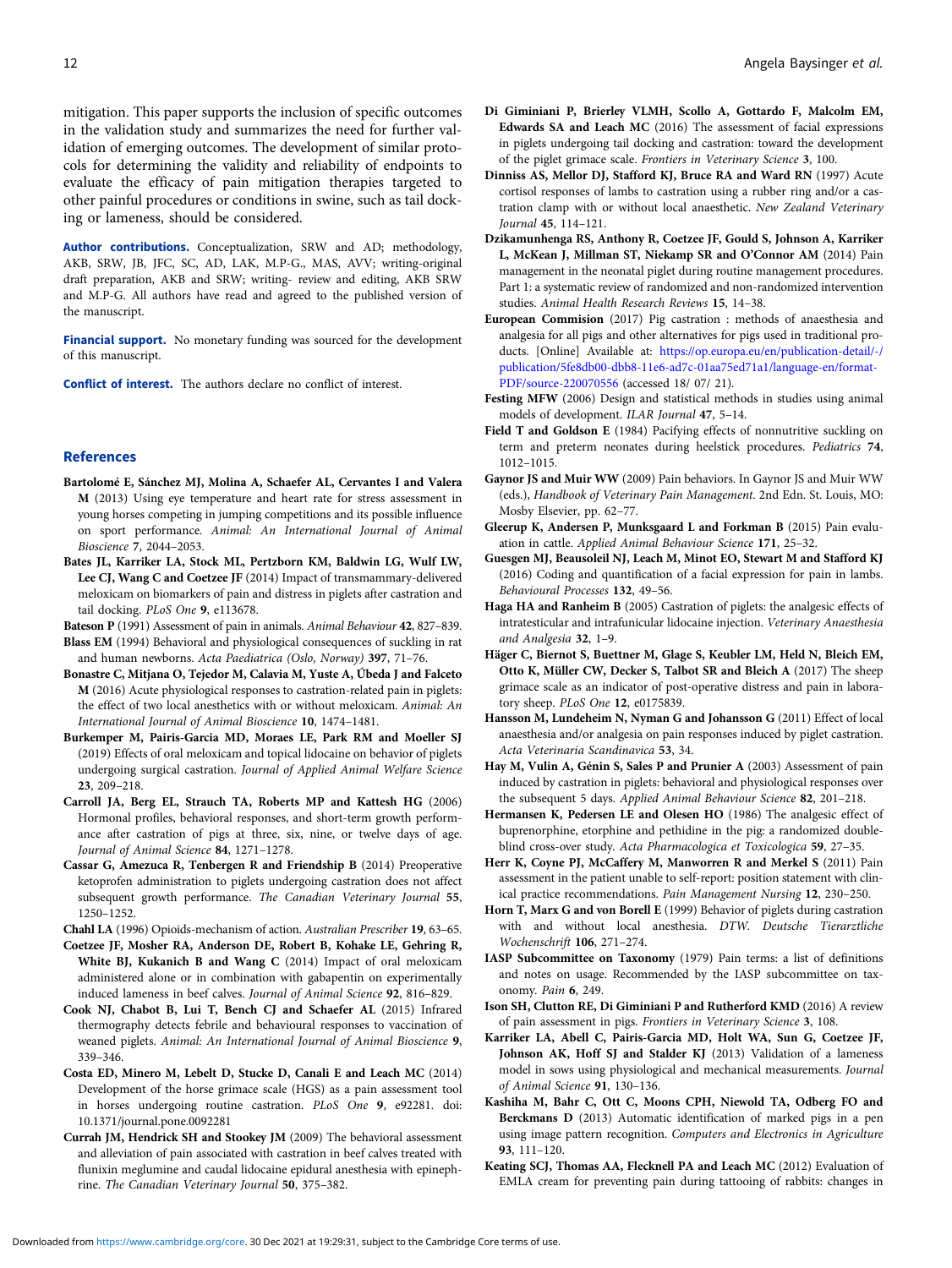<span id="page-12-0"></span>physiological, behavioral and facial expression responses. PLoS One 7, e44437.

- Keita A, Pagot E, Prunier A and Guidarini C (2010) Pre-emptive meloxicam for post-operative analgesia in piglets undergoing surgical castration. Veterinary Anaesthesia and Analgesia 37, 367–374.
- Kent JE, Molony V and Graham MJ (1998) Comparison of methods for the reduction of acute pain produced by rubber ring castration or tail docking of week-old lambs. Veterinary Journal 155, 39–51.
- Kielly J, Dewey CE and Cochrane M (1999) Castration at 3 days of age temporarily slows growth of pigs. Journal of Swine Health and Production 7, 151–153.
- Kleinhenz MD, Van Engen NK, Smith JS, Gorden PJ, Ji J, Wang C, Perkins SCB and Coetzee JF (2018) The impact of transdermal flunixin meglumine on biomarkers of pain in calves when administered at the time of surgical castration without local anesthesia. Livestock Science 212, 1–6.
- Kluivers-Poodt M, Houx BB, Robben SRM, Koop G, Lambooij E and Hellebrekers LJ (2012) Effects of a local anaesthetic and NSAID in castration of piglets, on the acute pain responses, growth and mortality. Animal: An International Journal of Animal Bioscience 6, 1469–1475.
- Kluivers-Poodt M, Zonderland JJ, Verbraak J, Lambooij E and Hellebrekers LJ (2013) Pain behavior after castration of piglets; effect of pain relief with lidocaine and/or meloxicam. Animal: An International Journal of Animal Bioscience 7, 1158–1162.
- Kotschwar JL, Coetzee JF, Anderson DE, Gehring R, Kukanich B and Apley MD (2009) Analgesic efficacy of sodium salicylate in an amphotericin B-induced bovine synovitis-arthritis model. Journal of Dairy Science 92, 3731–3743.
- Kulikov VA, Khotskin NV, Nikitin SV, Lankin VS, Kulikov AV and Trapezov OV (2014) Application of 3-D imaging sensor for tracking minipigs in the open field test. Journal of Neuroscience Methods 235, 219–225.
- Langford DJ, Bailey AL, Chanda ML, Clarke SE, Drummond TE, Echols S, Glick S, Ingrao J, Klassen-Ross T, LaCroix-Fralish ML, Matsumiya L, Sorge RE, Sotocinal SG, Tabaka JM, Wong D, van den Maagdenberg AMJM, Ferrari MD, Craig KD and Mogil JS (2010) Coding of facial expressions of pain in the laboratory mouse. Nature Methods 7, 447–449.
- Lazic SE and Essioux L (2013) Improving basic and translational science by accounting for litter-to-litter variation in animal models. BMC Neuroscience 14, 37.
- Leidig MS, Hertrampf B, Failing K, Schumann A and Reiner G (2009) Pain and discomfort in male piglets during surgical castration with and without local anaesthesia as determined by vocalisation and defense behavior. Applied Animal Behaviour Science 116, 174–178.
- Llamas Moya S, Boyle LA, Lynch PB and Arkins S (2008) Effect of surgical castration on the behavioral and acute phase responses of 5-day-old piglets. Applied Animal Behaviour Science 111, 133–145.
- Magnani D, Gatto M, Cafazzo S, Stelletta C, Morgante M and Costa LN (2011) Difference of surface body temperature in piglets due to the backtest and environmental condition. International Congress for Animal Hygiene, Vienna, Austria, 3-7 July 2011, Volume 3, pp. 1029–1032.
- Malavasi LM, Nyman G, Augustsson H, Jacobson M and Jensen-Waern M (2006) Effects of epidural morphine and transdermal fentanyl analgesia on physiology and behaviour after abdominal surgery in pigs. Laboratory Animals 40, 16–27.
- Marsálek P, Svoboda M, Smutná M, Blahová J and Vecerek V (2011) Neopterin and biopterin as biomarkers of immune system activation associated with castration in piglets. Journal of Animal Science 89, 1758–1762.
- Maršálek P, Svoboda M, Bernardy J and Večerek V (2015) Concentrations of neopterin, biopterin, and cortisol associated with surgical castration of piglets with lidocaine. Czech Journal of Animal Science 60, 473–478.
- Matthew KA (2000) Pain assessment and general approach to management. The Veterinary Clinics of North America. Small Animal Practice 30, 729–755.
- McGlone JJ and Hellman JM (1988) Local and general anesthetic effects on behavior and performance of two- and seven-week-old castrated and uncastrated piglets. Journal of Animal Science 66, 3049–3058.
- McGlone JJ, Nicholson RI, Hellman JM and Herzog DN (1993) The development of pain in young pigs associated with castration and attempts to prevent castration-induced behavioral changes. Journal of Animal Science 71, 1441–1446.
- McLennan KM, Rebelo CJB, Corke MJ, Holmes MA, Leach MC and Constantino-Casas F (2016) Development of a facial expression scale using footrot and mastitis as models of pain in sheep. Applied Animal Behaviour Science 176, 19–26.
- McMeekan CM, Mellor DJ, Stafford KJ, Bruce RA, Ward RN and Gregory NG (1998) Effects of local anaesthesia of 4 or 8 h duration on the acute cortisol response to scoop dehorning in calves. Australian Veterinary Journal 76, 281–285.
- Meijer E, van Nes A, Back W and van der Staay FJ (2015) Clinical effects of buprenorphine on open-field behaviour and gait symmetry in healthy and lame weaned piglets. Veterinary Journal 206, 298–303.
- Mellor DJ and Gregory NG (2003) Responsiveness, behavioural arousal and awareness in fetal and newborn lambs: experimental, practical and therapeutic implications. New Zealand Veterinary Journal 51, 2–13.
- Miller AL and Leach MC (2015a) The mouse grimace scale: a clinically useful tool? PLoS One 10, e0136000.
- Miller AL and Leach MC (2015b) Using the mouse grimace scale to assess pain associated with routine ear notching and the effect of analgesia in laboratory mice. Laboratory Animals 49, 117–120.
- Miller A, Kitson G, Skalkoyannis B and Leach M (2015) The effect of isoflurane anaesthesia and buprenorphine on the mouse grimace scale and behaviour in CBA and DBA/2 mice. Applied Animal Behaviour Science 172, 58–62.
- Miller AL, Kitson GL, Skalkoyannis B, Flecknell PA and Leach MC (2016) Using the mouse grimace scale and behaviour to assess pain in CBA mice following vasectomy. Applied Animal Behaviour Science 181, 160–165.
- Moe RO, Stubsjøen SM, Bohlin J, Flø A and Bakken M (2012) Peripheral temperature drop in response to anticipation and consumption of a signaled palatable reward in laying hens (Gallus domesticus). Physiology & Behavior 106, 527–533.
- Morales J, Dereu A, Manso A, de Frutos L, Piñeiro C, Manzanilla EG and Wuyts N (2017) Surgical castration with pain relief affects the health and productive performance of pigs in the suckling period. Porcine Health Management 3, 18.
- Mosher RA, Coetzee JF, Allen PS, Havel JA, Griffith GR and Wang C (2014) Effects of sample handling methods on substance P concentrations and substance P immunoreactivity in bovine blood. American Journal of Veterinary Research 75, 109–116.
- Nasirahmadi A, Edwards SA, Matheson SM and Sturm B (2017) Using automated image analysis in pig behavioural research: assessment of the influence of enrichment substrate provision on lying behaviour. Applied Animal Behaviour Science 196, 30–35.
- National Farm Animal Care Council (2014) Code of Practice for the Care and Handling of Pigs. [Online] Available at: [https://www.nfacc.ca/codes](https://www.nfacc.ca/codes-of-practice/pig-code#section4)[of-practice/pig-code#section4](https://www.nfacc.ca/codes-of-practice/pig-code#section4) (accessed 18/ 07/ 21).
- O'Connor A, Anthony R, Bergamasco L, Coetzee J, Gould S, Johnson AK, Karriker LA, Marchant-Forde JN, Martineau GS, McKean J, Millman ST, Niekamp S, Pajor EA, Rutherford K, Sprague M, Sutherland M, von Borell E and Dzikamunhenga RS (2014) Pain management in the neonatal piglet during routine management procedures. Part 2: grading the quality of evidence and the strength of recommendations. Animal Health Research Reviews 15, 39–62.
- O'Connor A, Anthony R, Bergamasco L, Coetzee JF, Dzikamunhenga RS, Johnson AK, Karriker LA, Marchant-Forde JN, Martineau GP, Millman ST, Pajor EA, Rutherford K, Sprague M, Sutherland MA, von Borrell E and Webb SR (2016) Review: assessment of completeness of reporting in intervention studies using livestock: an example from pain mitigation interventions in neonatal piglets. Anim 10, 660–670.
- Pairis-Garcia MD, Johnson AK, Abell CA, Coetzee JF, Karriker LA, Millman ST and Stalder KJ (2015) Measuring the efficacy of flunixin meglumine and meloxicam for lame sows using a GAITFour pressure mat and an embedded microcomputer-based force plate system. Journal of Animal Science 93, 2100–2110.
- Park R, Cramer M, Wagner B, Turner P, Moraes L, Viscardi A, Coetzee J and Pairis-Garcia M (2020) A comparison of behavioural methodologies utilised to quantify deviations in piglet behaviour associated with castration. Animal Welfare 29, 285–292.